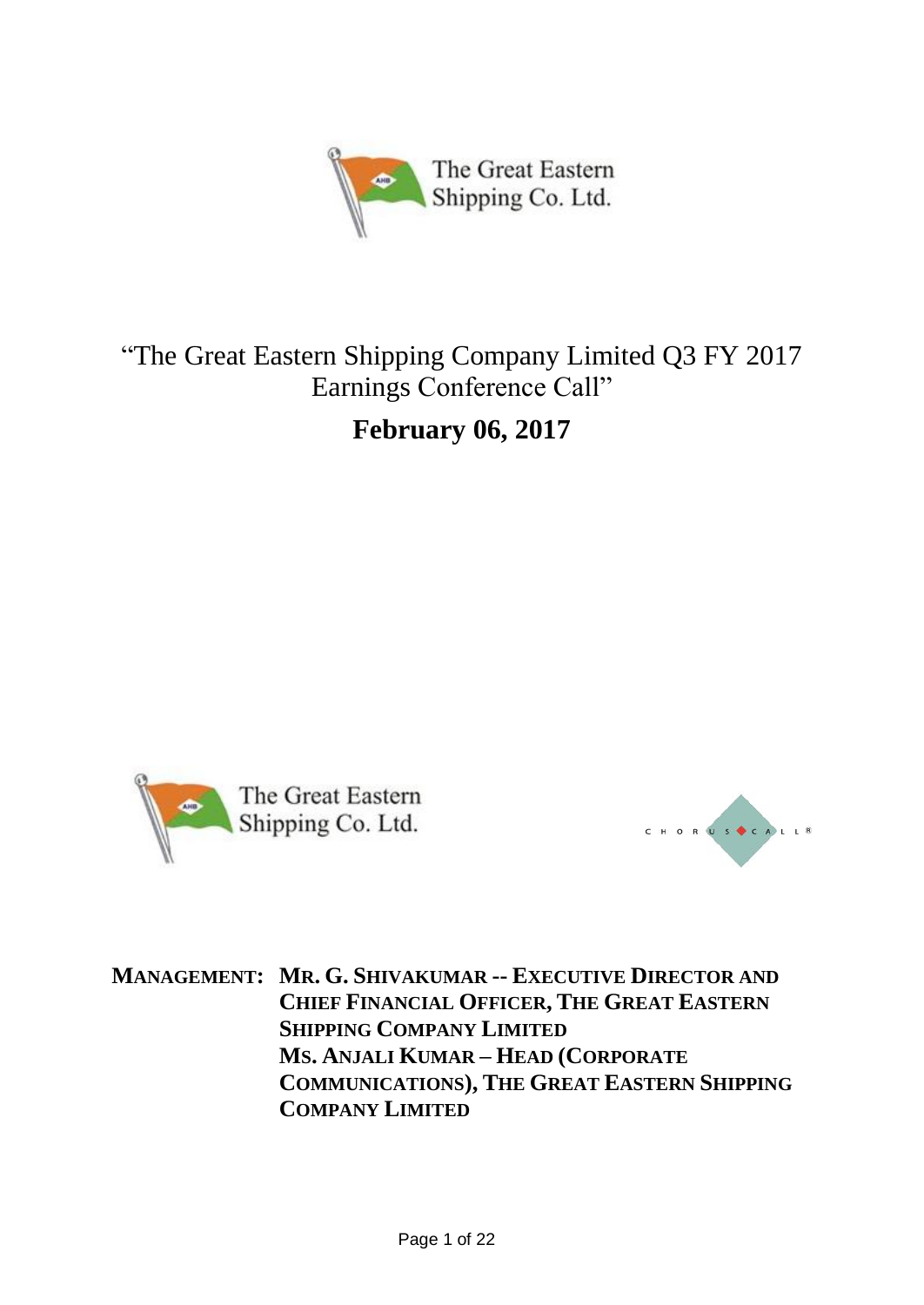

| Moderator:     | Good Evening, Ladies and Gentlemen, and Thank You for standing-by. Welcome to the Great<br>Eastern Shipping Q3 FY 2017 Earnings Conference Call. At this moment, all participants are<br>in listen-only mode. Later, we will conduct a question-and-answer session at that time, if you<br>have a question, please press "*" then "1".                                            |
|----------------|-----------------------------------------------------------------------------------------------------------------------------------------------------------------------------------------------------------------------------------------------------------------------------------------------------------------------------------------------------------------------------------|
|                | I now hand the conference over to Ms. Anjali Kumar -- Head of Corporate Communications at<br>the Great Eastern Shipping Company Limited to start the proceedings. Thank you and over to<br>you, Ms. Kumar.                                                                                                                                                                        |
| Anjali Kumar:  | Good evening, ladies and gentlemen, welcome again to the Conference Call for our Q3 results.<br>Since the results were out on Friday, I am presuming all of you had a chance to have a good look<br>at it and the release was also out by afternoon on Friday.                                                                                                                    |
|                | So, I would like to just without wasting much time hand over the call to our Group CFO -- Mr.<br>G. Shivakumar. Over to you, sir.                                                                                                                                                                                                                                                 |
| G. Shivakumar: | Hi, Good Afternoon, Everybody and Thank You for joining us for this conference call. Since<br>we have just come to the end of a calendar year we will make all comments on demand and<br>supply on the basis of the full-year data, not just for the quarter.                                                                                                                     |
|                | So during the year, crude imports into the U.S. and China grew quite strongly, up about 600 kbd<br>and 900 kbd respectively. This resulted in an about 4% growth in crude oil demand.                                                                                                                                                                                             |
|                | Unfortunately for the freight market the fleet grew by almost 6% in the same period leading to<br>a significant drop in earnings between 2015 and 2016.                                                                                                                                                                                                                           |
|                | As of January, the order book for crude tankers stood at about 15% with a strong fleet growth<br>expected in 2017, excess of 7% and probably 8% or 9% and while the old ships, the fleet with<br>about 20 years of age stands at about 5% of the fleet.                                                                                                                           |
|                | The OPEC decision to cut production caused a spurt in spot cargos in December leading to a<br>little bit of excitement and a spike in freight rates. However, it is reported that the level of<br>compliance has been very high in January and this will of course have an impact on the crude<br>tanker market. It is having an impact and it will have an impact going forward. |
|                | The refined product rate saw strong growth as well but this was also outweighed by fleet growth<br>of almost 7% during 2016 and the order book for product tankers is at 13%. It has come off from<br>the highs of about two years ago, but we expect that this will be the last year of solid fleet growth.<br>So, we should start seeing some bottoming out in the market.      |
|                | In the last year, the demolition of tankers was very low across size classes, at about 1% or lower.                                                                                                                                                                                                                                                                               |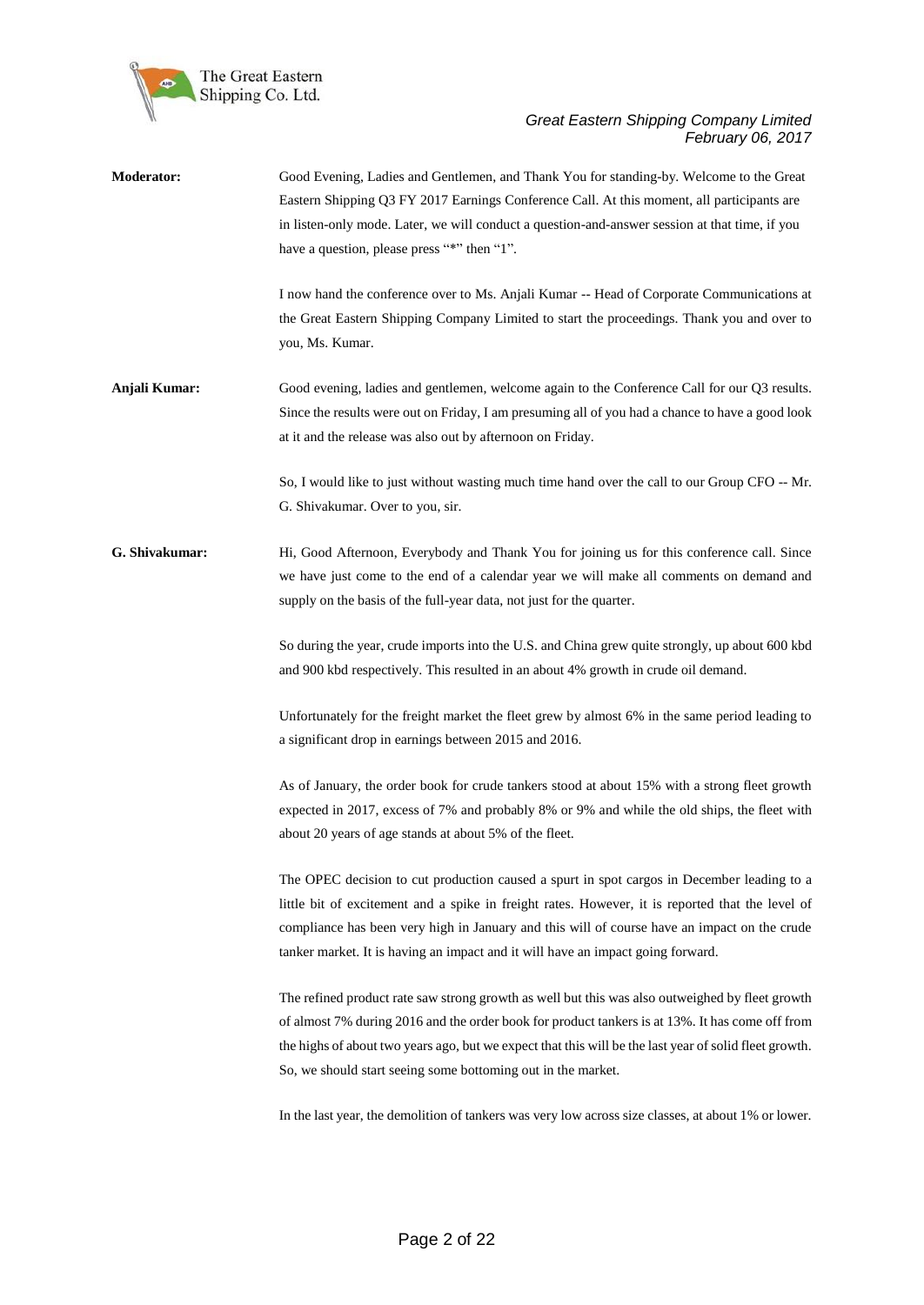

With regard to LPG carriers, the earnings finished very weak in the year as was expected and as has been expected since 2015, that 2016 with all the deliveries will be quite a weak year. So, we saw fleet growth of 21% in calendar year 2016 and this huge fleet could not be absorbed even though there was very strong U.S. export growth.

The order book still stands at 18% of which 13% is for delivery in 2017. Ordering has been very low across ship types down about 80% year-on-year.

So in dry bulk, dry bulk freight rates have shown some signs of life especially with the rise in commodity prices towards the late part of 2016. China provided a big boost to the commodity trade and they increased their iron ore imports by about 71 million metric tonnes and coal imports by about 33 million metric tonnes. That itself provided with some small drop in other cargos. China is expected to have provided about 80 million metric tonnes of additional cargo demand for dry bulk.

With regard to India, Indian imports of coal declined by about 70 million metric tonnes. So the dry bulk fleet grew by about 10% in the year. We saw very strong scrapping in the first-half of the year because the market was at rock bottom at that time, even below operating expenses.

So, we saw about 22.5 million dwt being scrapped in the first-half but only 6.5 million dwt being scrapped in the second-half as the freight market bounced and have brought back some confidence into the dry bulk ship owners.

With regard to the net asset value, the standalone net asset value has gone up from Rs. 311 to Rs. 321 per share. Tankers are down on average about 10% to 15% in the quarter and about 30% to 35% in the year.

Dry bulk was flat in the quarter and the year. However, values have gone up about 15% to 25% from the lows of March & April 2016. So, offshore value has continued to be in a state of flux so we are not declaring our consolidated net asset value.

In sale and purchase, since our last con-call we have contracted to purchase three secondhand Suezmax tankers, over and above the two Aframax that we did in October.

These purchases are being made not based on a forecast of a quick recovery but it is part of a process of re-building the fleet at prices that we believe are reasonable. As I mentioned earlier, prices have dropped by about 30-35% in the year and we think it is reasonable now to make investments. We think these investments will make us a decent return over the long-term and that is why we are investing in these. We are not calling the timing of a market recovery, we are not expecting it to be quick but we are making investments when we find good ships at a reasonable price.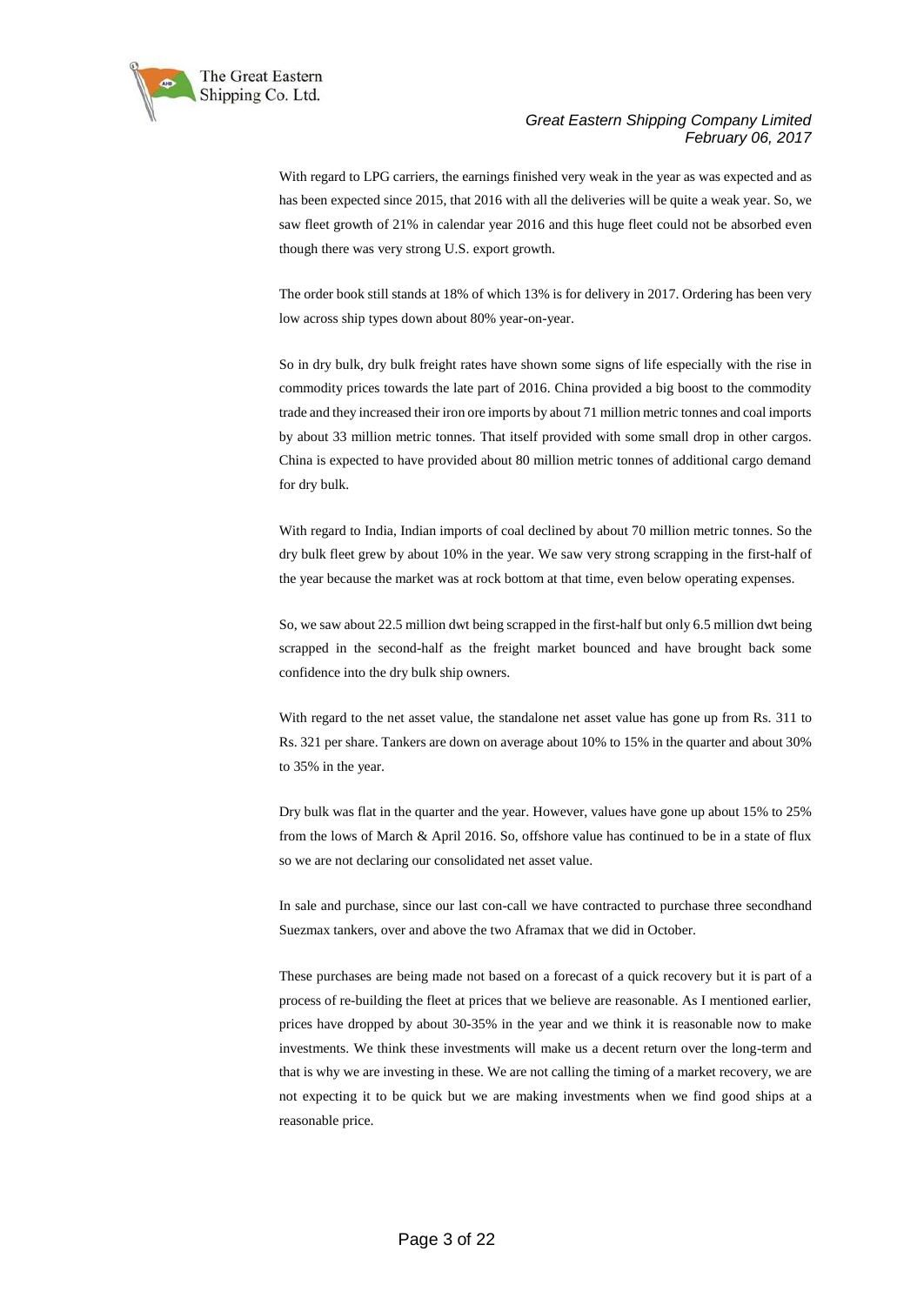

Similarly for time charters, you may find that our forward cover drops as we go forward, if time charter rates remain low and we believe that we are not hedging any risk by locking in ships at those low rates. You may find that our time charter coverage comes off. We believe again, as we do with regard to ship values that in the low part of the market you should not be selling your capacity and over a longer period of time, we believe that this will pay us dividends and that we will make superior day rates from keeping our ships open in the low part of the market, not fixing at the lower part of the market and only fixing when we get the rates that we want that we think give us a good return.

Coming to offshore, the market continues to be quite dismal. E&P spending estimates are coming in for offshore spending at still a negative number may be 5% to 10%. People are expecting that overall E&P spending might be a positive number but most of the positive is going to happen in onshore specifically in U.S. shale. We are still expecting a negative spending growth in offshore E&P activity.

However, a large part of this, we believe, will come from rate reductions rather than from the number of assets being employed. It is a question of time before the market bottoms out. We are currently at terrible utilization levels, globally utilization is estimated to be at 55% or below for both vessels and for rigs.

And I mentioned this in the last con-call as well, this will be the third consecutive year of cuts, if it really turns out that this is the third consecutive year of cuts in E&P spending in offshore that would be the first time in living memory that we have had three consecutive years of cuts in spending. This is putting pressure on replacement requirements for oil companies. We have seen that reserve replacement ratios have dropped to below 20% and possibly even at 10%, which is that they have replaced only 10% they have found new oil equivalent to only 10% or 20% of the oil that has been produced. These are the kind of things that result in a pullback in prices, when the reserve replacement goes down to such low levels.

Therefore, we think that at some point this cycle will bottom out and there will be interest again. Of course, the price being in the \$55 to \$65 range will also help people to get confidence to start investing again in the E&P business.

Again, we are not expecting this to happen quickly there is a lead time of typically 9 months to 12 months before budgets are sanctioned before people get the confidence, the budgets are sanctioned, and people start taking in new assets. But we would expect that if the oil prices stay at around these levels then we should have a recovery starting sometime in the next year or two.

In the meantime, we have currently one rig idling, our Greatdrill Chetna has come off contract in January and she is idling waiting to get next employment. We also have four supply vessels idling. A further three vessels are scheduled to come off contract during 2017 and we will have to find work for them.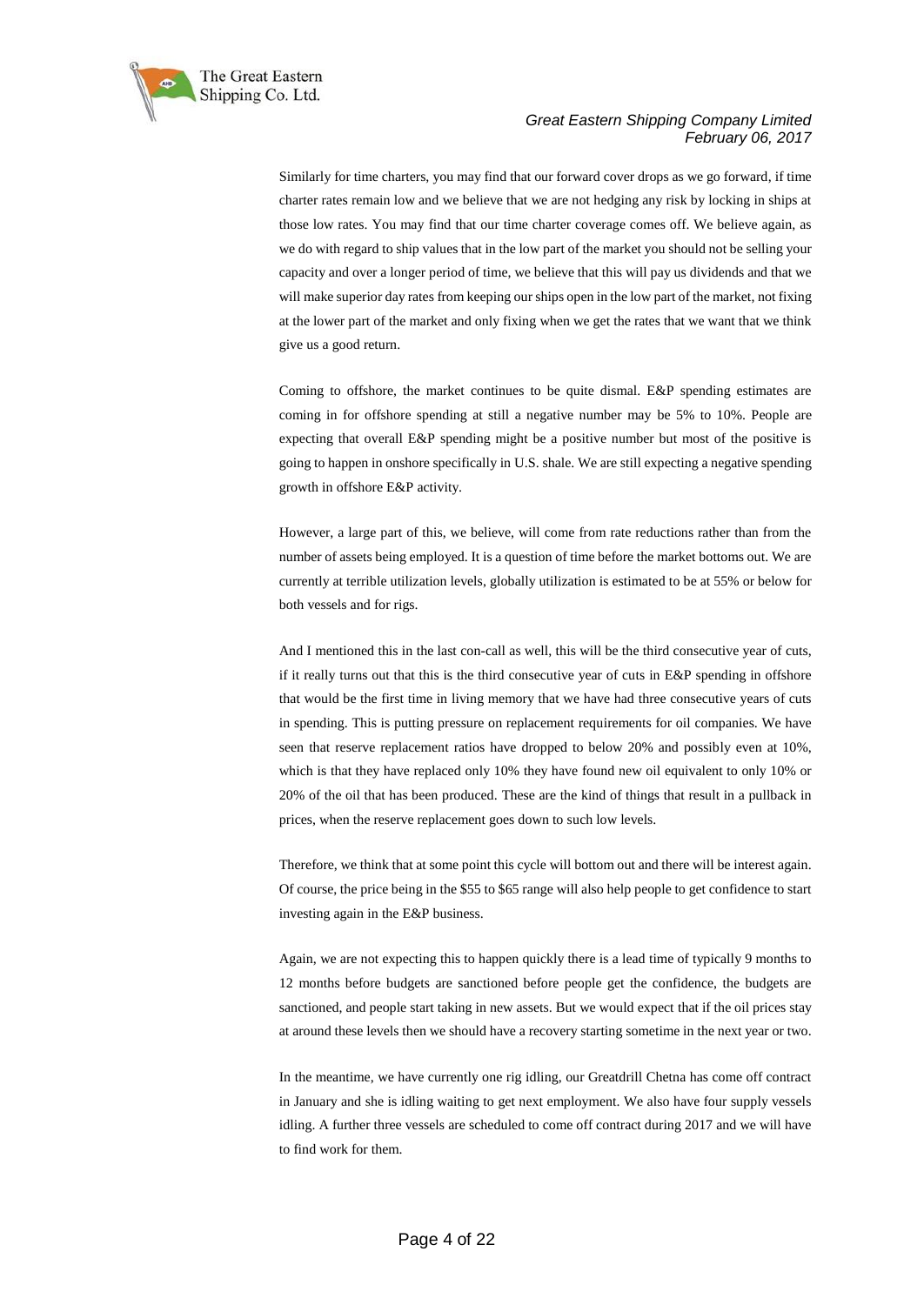

We sold the oldest supply vessel in our fleet, the Greatship Disha. We expect to deliver her to the new buyers in this quarter itself probably in February. The balance sheet continues to be strong in the Group, we have almost \$700 million of cash or maybe slightly in excess of \$700 million as of December and we expect to have at least \$600 million to \$650 million of cash as of March 2017 after our entire CAPEX is done.

We expect our net debt on a standalone basis to be around \$300 million as of end March and the consolidated net debt to be at under \$500 million and you may have noticed that we have committed a CAPEX of almost \$250 million or we have actually taken delivery of ships of value amounting to more than \$300 million during the current financial year.

Thank you. Now, I will open the floor to comments, questions and we will be happy to take them.

**Moderator:** Thank you. Ladies and gentlemen, we will now begin with the Question-and-Answer Session. We take the first question from the line of Bhavin Gandhi from B&K Securities. Please go ahead.

**Bhavin Gandhi:** Sir, just one question from my end. In the previous quarter, we did indicate a broad range of consol NAV of Rs. 380 to Rs. 460. Is the confidence around that range gone down a bit or it is more of the same kind of range that we are looking at?

**G. Shivakumar:** Yes, the lower end of the range is probably around the Rs. 375-380 and upper end of the range, I think would probably be around Rs. 430-440, we narrow it slightly I think from there.

**Moderator:** Thank you. Next question is from the line of Suman Bhatt, who is an Individual Investor. Please go ahead

**Participant:** Interested to note that you mentioned earlier in the call that you take a long-term view on asset purchases. I would like to know do you all have any sort of internal metrics on what would turn out to be a successful investment over 5 years, 10 years or 20 years. And if at all you all do then do you actually go back and review investment decisions in the past and determine whether it has met those criteria?

**G. Shivakumar:** Yes. Hi, good afternoon, Mr. Bhatt, and thank you for your question, that is indeed an interesting and thought-provoking question. Yes, we do, the answer is yes. We do look at each of our investments and we review them on a quarterly basis. And we can do that in shipping because you get a price for your assets every quarter and it is fairly liquid. And we look at how they have done historically and we look at from the time of investment how they are doing. So, we do kind of a mark-to-market and we also compare that with what we expected at the time that we made the investment. So, if there are any lessons to be learnt from that investment, we can take heed of those and use them for the future. We do not necessarily have a target for what we would like to earn. But I think that across the fleet, we would like to make something like a 10% return in dollar terms.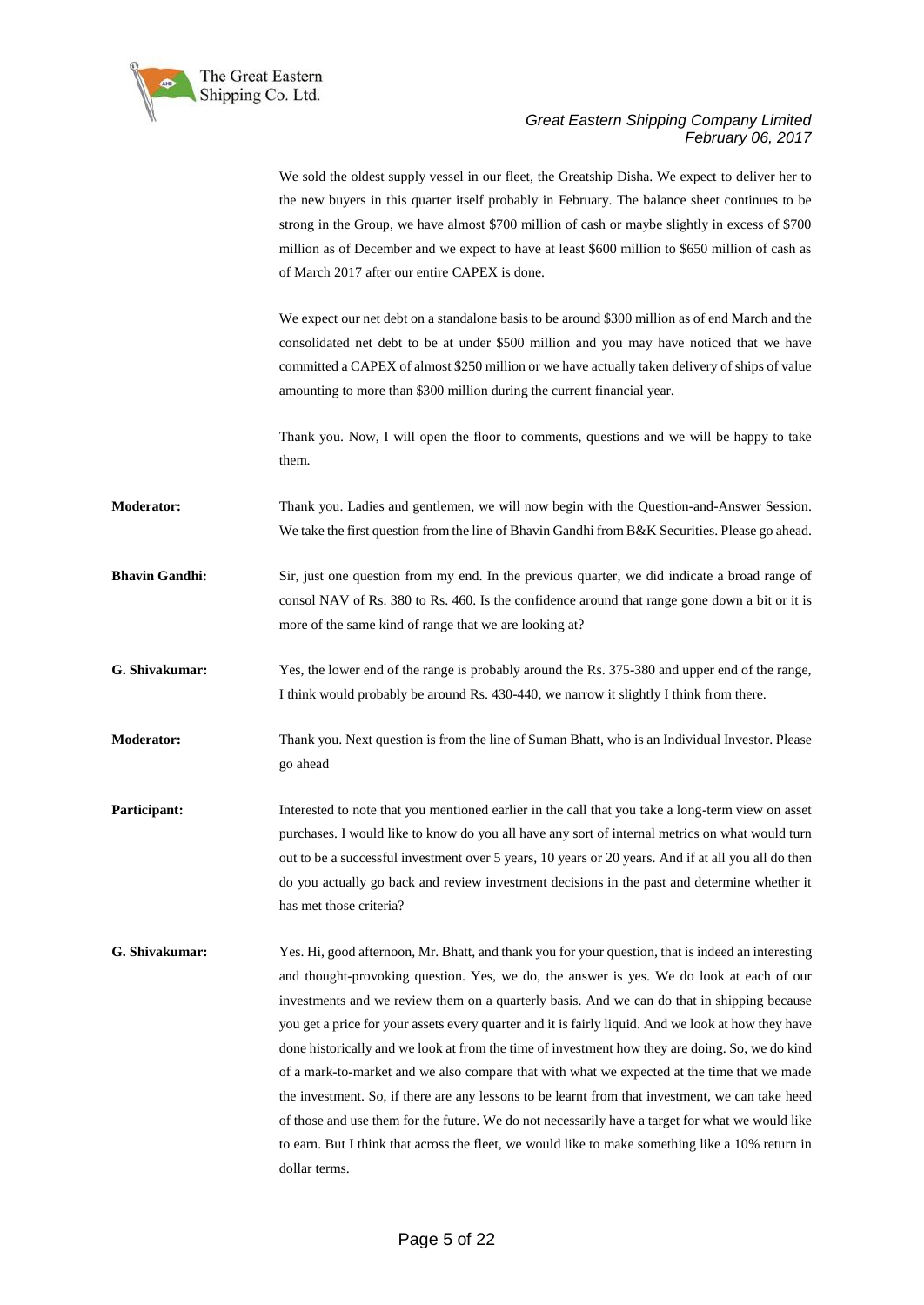

| Participant:   | That is on assets.                                                                                                                                                                                                                                                                                                                                                                   |
|----------------|--------------------------------------------------------------------------------------------------------------------------------------------------------------------------------------------------------------------------------------------------------------------------------------------------------------------------------------------------------------------------------------|
| G. Shivakumar: | Yes, on the assets.                                                                                                                                                                                                                                                                                                                                                                  |
| Participant:   | Okay. And on equity that would translate to may be 15%.                                                                                                                                                                                                                                                                                                                              |
| G. Shivakumar: | Yes, depends on what leverage you put, what cost, etc. So if I had to put a number that would<br>probably be the number but we do review this all the time and so we are reviewing our entire<br>portfolio all the time. So, on a monthly basis we look at every single ship in our fleet and we<br>look at what the price could be and whether it makes sense to hold or to sell.   |
| Participant:   | Okay. And just inverting the scenario a bit. Obviously, you also get purchase opportunities on a<br>very regular basis definitely in the shipping and probably also in offshore. Do you also review<br>possible acquisitions that you all passed over to see was there something that was in your<br>assumptions that was wrong and in the future you should take those investments? |
| G. Shivakumar: | Yes, we do. So, it is like you are sitting here in the room with us. So, yes, we do.                                                                                                                                                                                                                                                                                                 |
| Participant:   | That is very good to hear. It is not often that companies take a view like that, so good to hear.                                                                                                                                                                                                                                                                                    |
| G. Shivakumar: | It is a tough business, so we like to keep learning these things and so we make our share of<br>mistakes, but the one thing that we need to come out at the end of this is that we need to have<br>learned something from that so that we do not repeat that mistake.                                                                                                                |
| Participant:   | Okay. I also noticed an impairment charge in your offshore income statement. Is that related to<br>the ROV sales?                                                                                                                                                                                                                                                                    |
| G. Shivakumar: | It is related to the PSV that we sold, yes. The Greatship Disha, we sold her, the oldest vessel in<br>our fleet and obviously given where the market is we have had to take an impairment on that<br>sale.                                                                                                                                                                           |
| Participant:   | Okay. And it happens as an impairment rather than a loss on sale transaction, why is that?                                                                                                                                                                                                                                                                                           |
| G. Shivakumar: | Yes, so it will become a loss on sale eventually but since we have contracted for the sale up to<br>the time that we executed, it will be an impairment, so then, it will be a loss on sale after the sale<br>is executed.                                                                                                                                                           |
| Participant:   | Okay. And any thoughts on the offshore market, obviously it is in a difficult situation, but any<br>thoughts on how confident are you all to get contract for the Greatdrill Chetna? Is something<br>that you are all confident about or is it just too uncertain to know?                                                                                                           |
| G. Shivakumar: | Yes, it is just too uncertain because there is nothing in your hands really that you can do. In the<br>sense that it is up to the customer. So, that is one thing which is there in the offshore market,<br>which is that it is up to the customer when the customer has a requirement and wants to come                                                                             |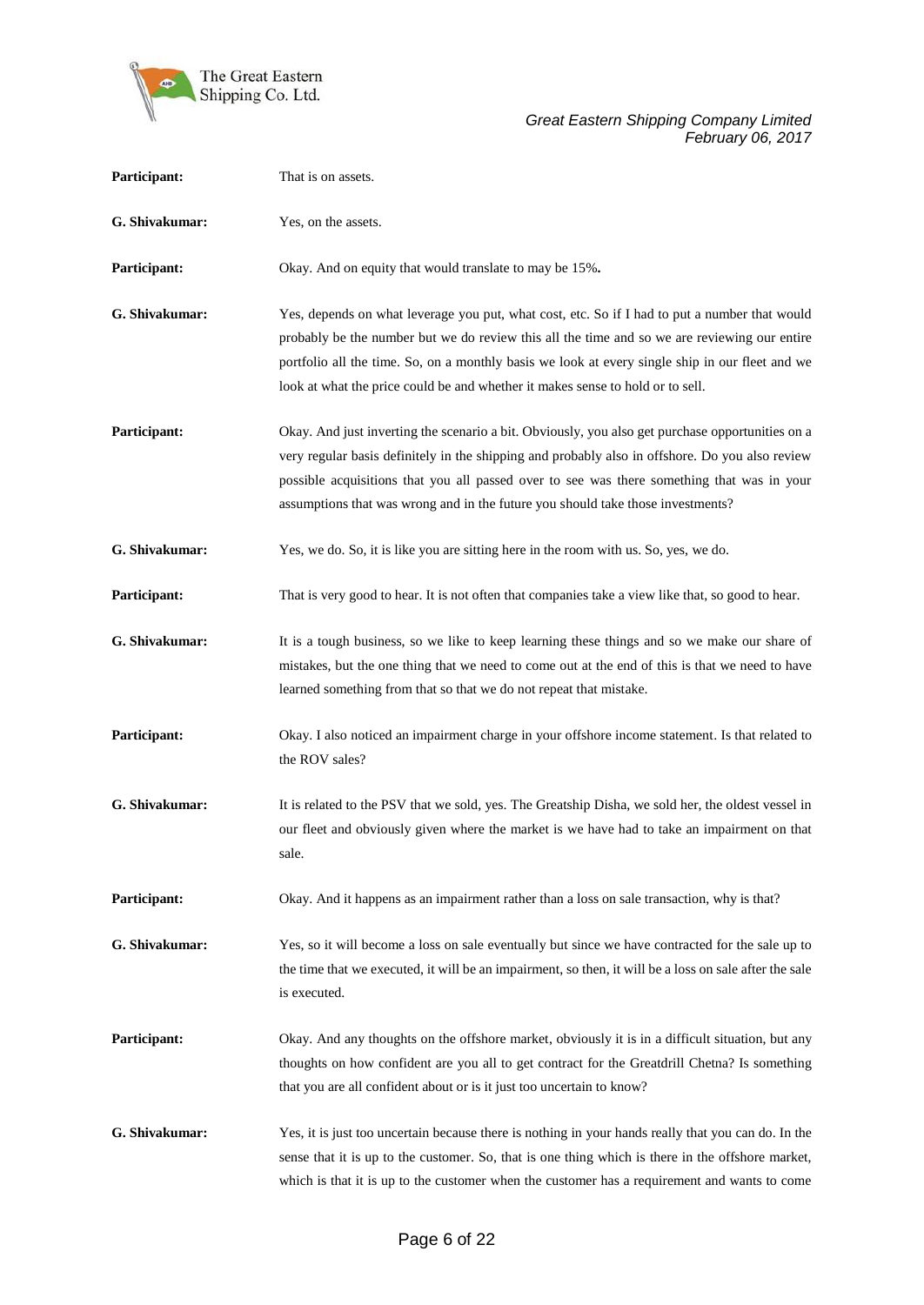

up with a tender, etc. So, you have no choice but to wait and the customer chooses the tenure whether he wants a three years' contract, one year contract, five years' contract. So, you do not have much of a choice in this matter and sometimes it is just a procedural thing where you have to go through a process and that just takes time.

**Participant:** Okay. As far as warm stacked goes, how much money does it cost on a quarterly or a monthly basis to keep a rig warm stacked?

- **G. Shivakumar:** I would not go into the details. It will be significantly less than our standard operating cost. But we are also cognizant of the need to keep the rig in a condition that she can go into operation whenever we get a contract. So, we are not going to cut down to the bare bones. So, in the sense that to cold stack the rig and where there is a chance that you may take a long time to revive the rig for operation. So we will take the chance of spending a little bit more money. We will take the cost of spending a little bit more just to ensure that we can get back into operation quickly.
- **Moderator:** Thank you. Next question is from the line of Dhimant Kothari from Invesco Mutual Fund. Please go ahead.
- **Dhimant Kothari:** Sir, can you please give me the coverage for the rest of the three rigs?
- **G. Shivakumar:** Rest of the three rigs?
- **Dhimant Kothari:** Yes.
- **G. Shivakumar:** Yes, so there is one each coming off in first quarter of every calendar year. So, there is one which comes off in a year's time, another which comes off in two years' time, another which comes off in three years' time.
- **Dhimant Kothari:** So that would be calendar 2018, 2019 and 2020.
- **G. Shivakumar:** That is correct.
- **Anjali Kumar:** Yes, but the last one will be FY2020.
- **G. Shivakumar:** Yes. Calendar 2018, 2019, 2020, that is right.
- **Dhimant Kothari:** Okay. And where are these three rigs deployed in terms of location?
- **G. Shivakumar:** All here in India.
- **Dhimant Kothari:** Okay. With the ONGC if I may ask?
- **G. Shivakumar:** On the west coast of India, we do not like to name our customers.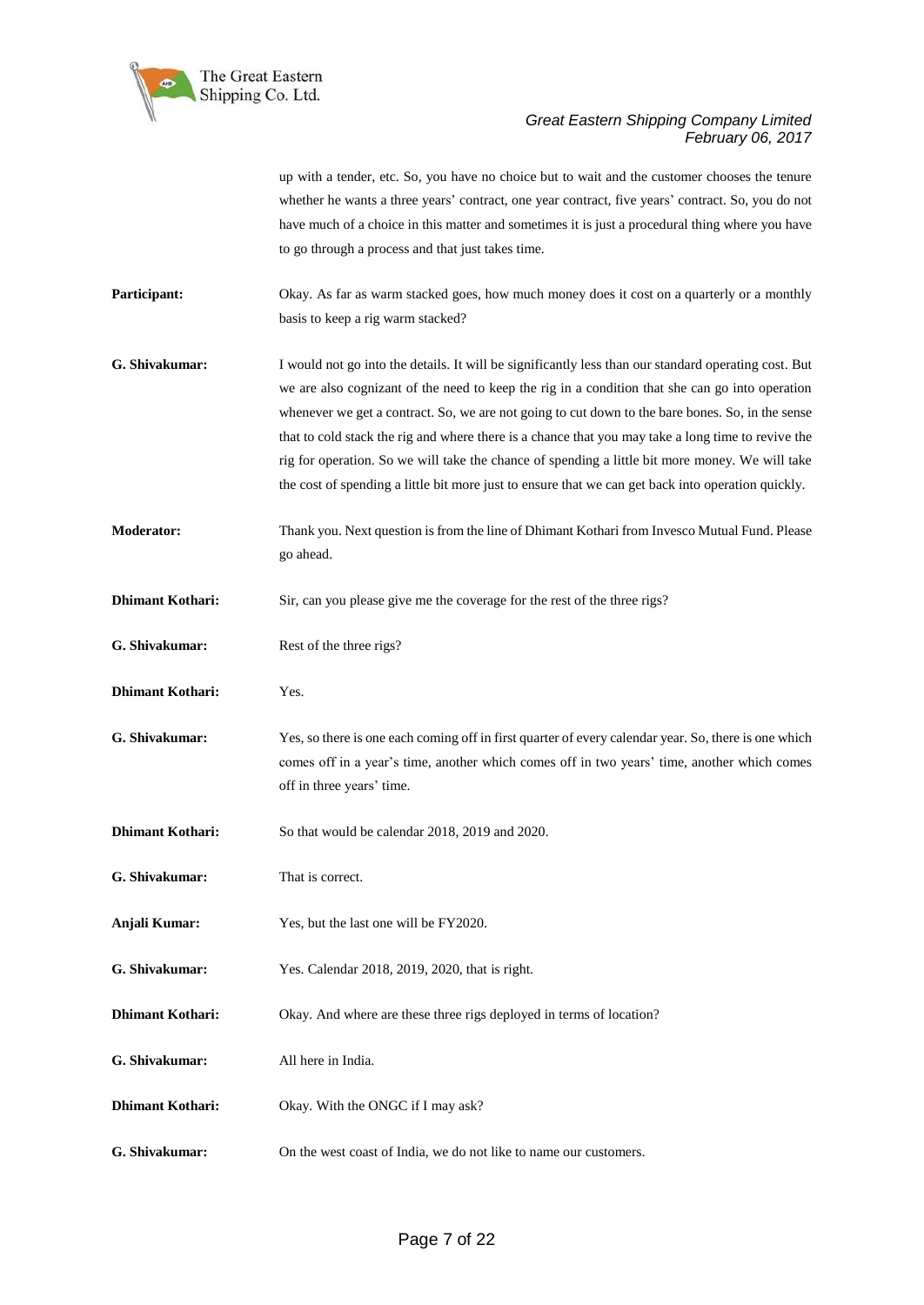

**Moderator:** Thank you. Next question is from the line of Vaibhav Badjatya from Athena Investment. Please go ahead.

**Vaibhav Badjatya:** I saw a large portion of MTM gains I think, foreign exchange hedging contracts in your P&L. So, I just wanted to understand when rupee depreciates this number would be a gain and rupee appreciates, this number would be a loss or how does it work because I understand most of it might be due to the rupee debt that you have hedged into dollar. I was just wondering how the rupee depreciation will lead to the gain in the P&L?

- **G. Shivakumar:** Yes, so it is a little complicated and you would have seen last quarter as well we booked a gain and that was when the rupee appreciated and this quarter we have booked a gain when the rupee depreciated. So, the derivatives include currency and interest rate swaps, so we have borrowed in rupees and swapped it into dollars. So, we have created a dollar liability out of a rupee liability. Now during the quarter, dollar interest rates have gone up and therefore the swaps that we have done are in the money to that extent and therefore, that has more than offset the depreciation of the rupee versus the dollar. So there is no one for one relationship. So the one thing which happens is we have a dollar cash balance which gets revalued so when the rupee depreciates against the dollar that is a positive impact that is very straightforward. But on the derivatives transactions where we have swapped our rupee liability into dollar liability there is no straightforward impact. We know that there will be a negative from the rupee depreciating versus the dollar but you have to take into account what happens to interest rates as well. So it is a complicated equation and so there is no straight answer on that, sometimes it will be up, sometimes it will be down.
- **Vaibhav Badjatya:** Okay, got it. And this interest rate is, what in LIBOR it is, what is this interest rate that goes into this asset base?
- **Anjali Kumar:** It is converted to fixed rate. So, dollar swap. That is what Mr. Shivakumar said, that when the interest rate that is a dollar swap rates go up then some of the losses from depreciation are negated by the gains on interest rates because we have already fixed our liabilities and in the current environment that is a fact
- **Vaibhav Badjatya:** Yes, right. Yes, that is what I was trying to understand, so if you have fixed your interest rate liability on a particular rate and then you measure a gain against the current interest rate. So, what the current interest rate is, is it LIBOR plus some spread or it is some benchmark yields on some security?
- **Anjali Kumar:** No. So what we have done is like I mentioned, it is converted from a rupee fixed rate bond to a dollar fixed rate, okay. Now, this dollar fixed rate is actually priced on screen by the USD IRS swaps. When you do the swap, it is first converted into a floating rate liability which is LIBOR plus margin and then that LIBOR bit which is the floating leg is converted on to a fixed rate platform which is of the USD IRS curve which is onscreen again. So that USD IRS screen, that rate which moves up and down also has an impact on the pricing of the derivative because across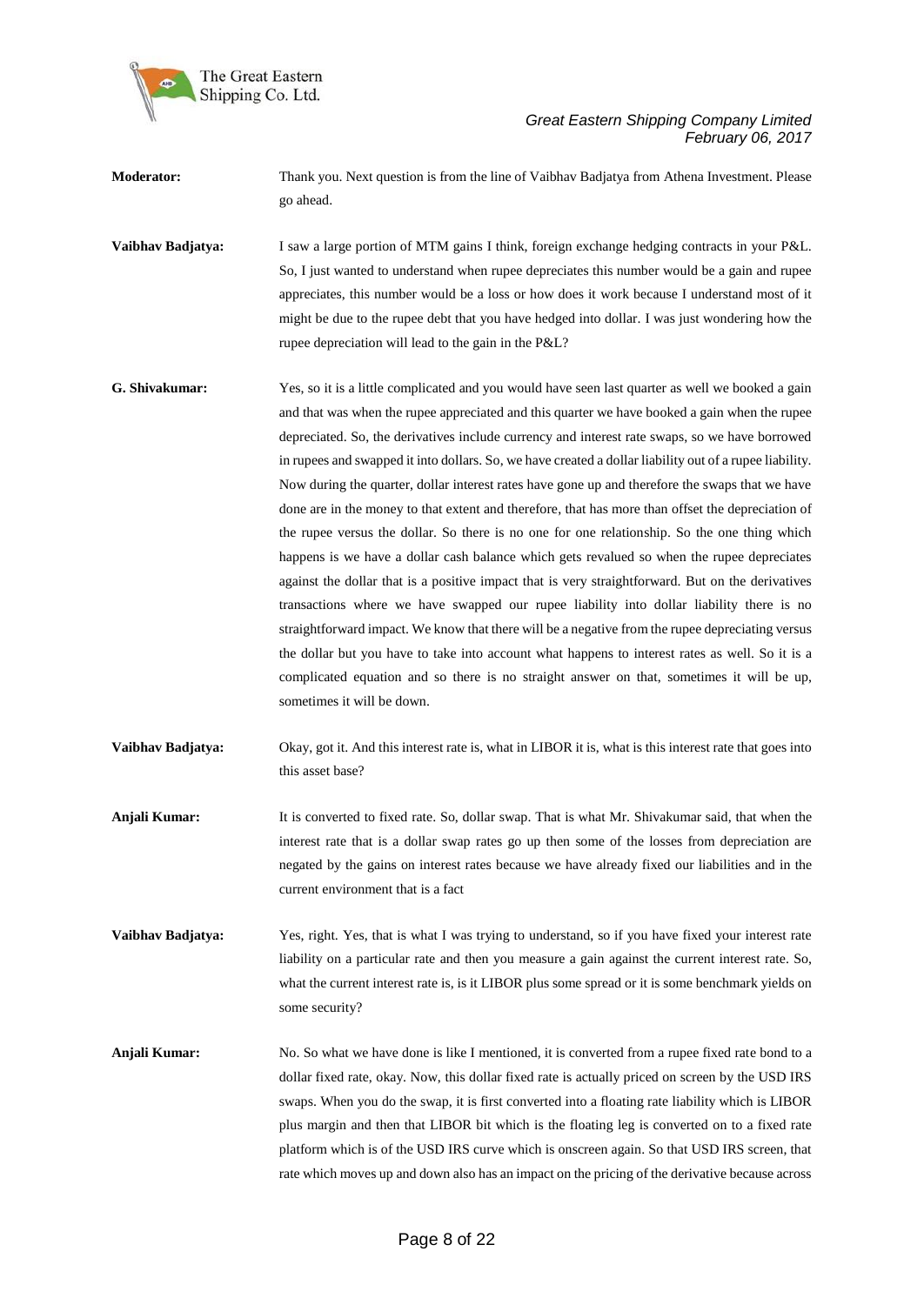

the board the USD IRS which is the interest rate swap is basically matches the US Treasuries. As the treasuries move up and down, the USD IRS also move accordingly because last quarter we would have marked them down to a much lower level but now in the last three months since IRSs has moved up therefore, the swap to that extent to the IRS extent it is positive for us.

**Vaibhav Badjatya:** Interesting, very interesting. So, I got this. On second question on the similar line, I think you have recently raised another INR NCD, if I am not wrong.

**Anjali Kumar:** That is right, Yes, we have.

**Vaibhav Badjatya:** So do you plan to hedge these cash flows as well into USD or will it be open?

**Anjali Kumar:** Yes, entirely we plan to hedge all the rupee bonds that we have taken.

**Vaibhav Badjatya:** Okay, and one more question if I may ask. So, I mean historically when I look at the business performance it has done fabulously well in terms of what business and their return on equity and other parameters. Have we tried to see that how much of the return on investments are coming from actual cash flows in terms of hiring and chartering the ship versus the gains or net of losses on purchase in sale of ships? Is there some kind of a number that you have in mind that how much the business is generating say it is 13%, 14% ROCE, 10% is coming from the hiring chartering of the ship and 4% is coming from increasing your abilities to time the purchase at time the sale of ship very well?

**G. Shivakumar:** Yes, I have got your question. Thanks, that is an interesting question and thanks for asking it so that we can explain this. So if you look at our P&L itself, probably 10% to 15% over the last 15 years would be profit on sale, okay, may be lower now. So in the decade of the 2000, maybe it was 20%, which was profit on sale as a proportion of our PAT, it is easy to find this number out, okay. However, that is not all that comes from doing the timing of the market it is for instance supposing you just to take a stock market example, you can buy a stock when the market is really poor let us say, at Sensex 8,000 you buy a stock and then you are at Sensex 25,000 and you are continuing to grow and because you have got it cheap and you have got flows and you have got dividends, etc., you can neither hold it or you can book it. So if you book it in one year it comes as a profit on sale or whatever it is okay or you can have a running income which comes every single year because you have a strong dividend yield on that one. So, we believe that a large proportion of our outperformance will come from timing the purchase and sale. However, we will not sell all the assets so let us say we bought five crude tankers right, in the last three months we do not intend to sell all five of them to capture that gain, some of them will be so good that we will say that this is a low breakeven for us. It is a low-cost ship, it gives us a low breakeven, we will hold it till the end of life, okay. So, you will never see a profit on sale from those vessels, okay. But you will see a better return on capital on those vessels because the breakeven on those ships is lower by \$5,000 per day I am just giving you a number as an example because the breakeven is lower by \$5,000 per day the profitability on that ship will be superior. So, we think that a large part of the outperformance that will come for a shipping company in our businesses,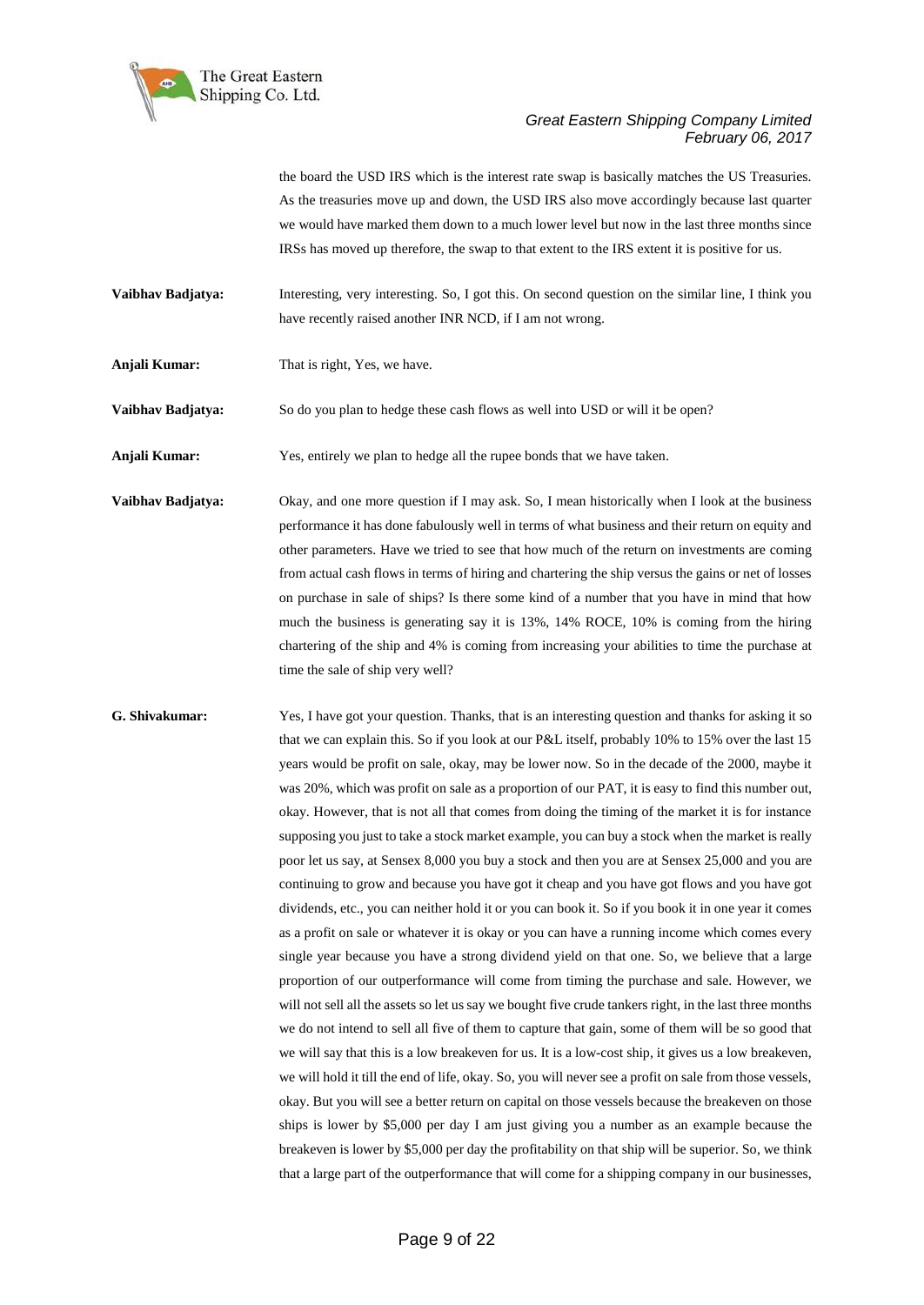

I am only talking about shipping will come from timing the purchase of ships. It is an important

part of doing the shipping business. So you do an SIP on a ship you may not make the kind of return that we hope to make because you will buy in all markets and you will sell in all markets, let us say or you will not sell. You can only do it by timing the market and timing the market does not mean that you will sell also you may just buy and because it is cheap you may hold for the rest of the life of the ship. So, it will never show up as a profit on sale but it will show up as superior operating profits through your life. **Vaibhav Badjatya:** Yes, that is what actually I wanted to understand that when you book a profit it would be obviously, on sale so that is what I just wanted to understand how much is from the sale of ships, purchase obviously, I mean once you bought it and it is giving you good yield there is no point selling it if you are confident that yield will continue. So, I think I got my answers. That is it from my side. **Moderator:** Thank you. Next question is from the line of Rohan Shah from Alpha Enterprises. Please go ahead **Rohan Shah:** Just to rephrase the last caller's question, is there a long-term IRR that you track in terms of buying and selling ships so you aspire doing the longer? **G. Shivakumar:** No, so I think I mentioned to the previous caller that we would be disappointed if we did not make 10%. But it is not a number that we put that is in stone, it is written in stone or it is a hurdle rate, we would like to outperform the markets and we measure that quite frequently. **Rohan Shah:** Okay. And this would be the unleveraged IRR or it would be post... **G. Shivakumar:** On capital. On total capital so that should be unlevered on the ships that we buy. **Moderator:** Thank you. Next question is from the line of Raunak Shah from SJC Advisors. Please go ahead. **Raunak Shah:** Since you guys were just talking about how important it is to time the purchase and sale of ships and it is an important part of what drives our performance in the sector. My question was your thoughts around trading your own stock in terms of thinking about a buyback. Just because if I look at the cash earnings per share versus the stock price you have today you are trading on probably between kind of three to five times multiple and who knows whether kind of what part of the cycle we are in as far as the business is concerned but it is certainly nowhere near the top. So, it is a pretty low multiple on what is a pretty low cyclically depressed earnings per share number, so just wanted to get your thoughts around that. **G. Shivakumar:** Yes. So one thing that I just want to correct you on before we go into trading the stock which is a phrase I do not like but we have not had cyclically depressed numbers with regard to earnings. So, the offshore business still has several old contracts which were done in the good days especially on the rigs which constitute a large part of the offshore business. Shipping itself is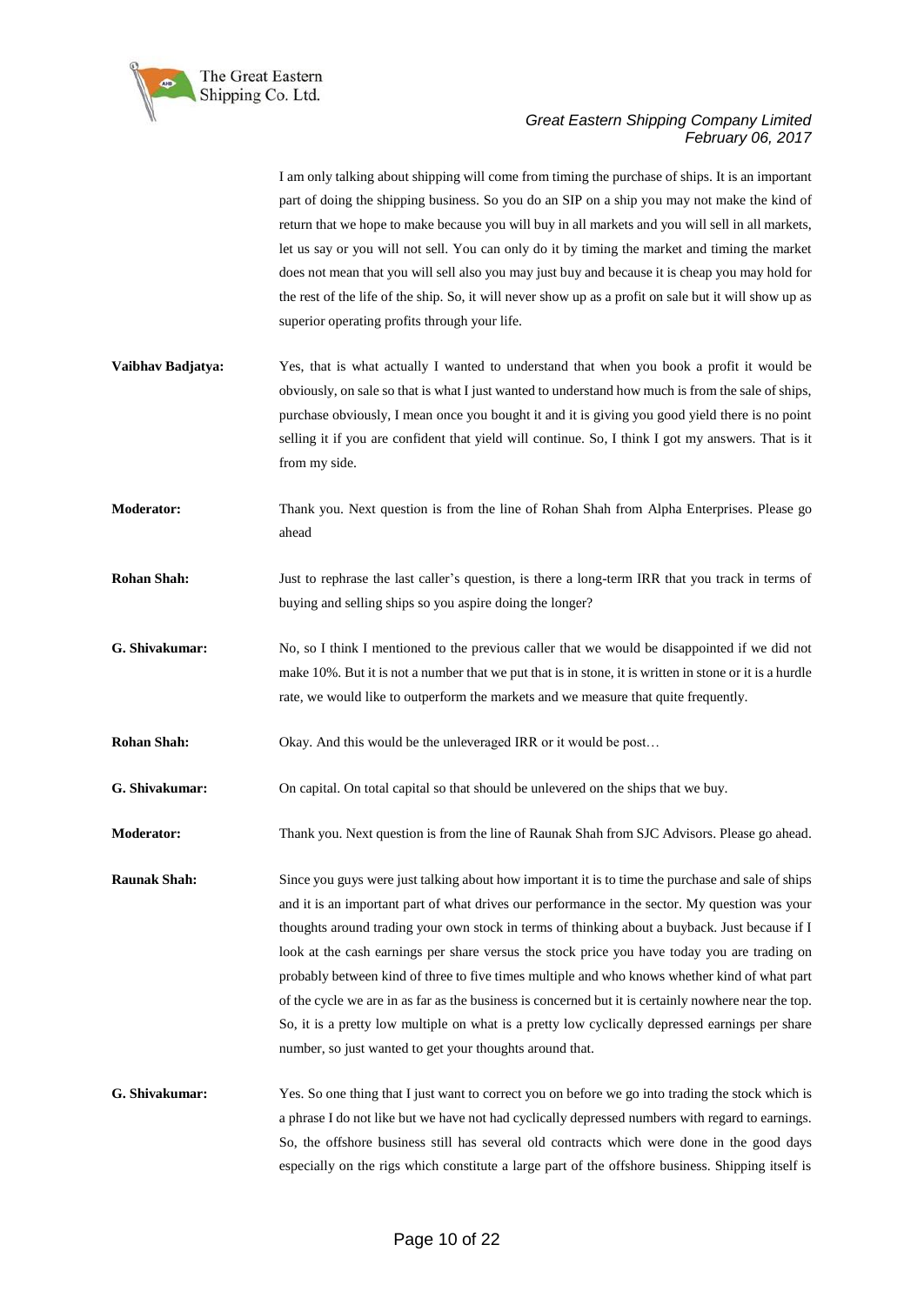

coming off a period of strong earnings and therefore we have some contracts, time charter contracts, which were done with strong earnings. So, in terms of earnings, these are not cyclically depressed if you just go back a little in history, 2011 - 2012, 2012 -2013 is when you had really depressed earnings, the last time we had, so the last low that we had on earnings. That is just one thing so it is not that I am saying that we are going back there or anything, though the outlook that I give looks a little depressing it is not that we are in such bad market earnings wise currently. But coming to the buyback question it is something that the Board will consider whenever it is appropriate, it is not something that we like to do on a frequent basis. Our preference is to buy ships because that gives you a value for the long-term. So, that is all I can say about that. Since you said trade, you cannot close out that trade while in a ship, you can actually close out the trade.

**Raunak Shah:** Yes, fair enough. My point more was do you think about a buyback in the same kind of IRR terms as you would be in terms of purchasing ships?

**G. Shivakumar:** No. So a buyback gives a whole portfolio of assets while a ship is a very-very focused bid on one particular type of asset at one particular price. So, your stock is a combination of shipping offshore crude product, gas, dry bulk, rigs, supply vessels everything so they are very different things really. So, they are different animals, so when we think about it, we think about it a little differently.

**Moderator:** Thank you. Next question is from the line of Yash Matai from Vibrant Securities. Please go ahead.

Yash Matai: My question got partially answered but I still would put that forward. So, as you can correctly said that our earnings if you look at them they are not at cyclically low levels. So, to compare them to 2007 or 2006 the peak of the cycle was last time around. But I think it is very close to that even more than at those levels I believe. So I was very curious to know that how are we managing to do that considered to the market in terms of the freight rates and all and even the ship prices is at the bottom of the cycle. So, what is the secret sauce here?

**G. Shivakumar:** Secret sauce is not so much a secret but we have a few fixed rate charters, so we actively try to manage the cycle. We try to fix out our assets on charters when we think there are good rates for fixing out our assets or as possible. That is one. The second actually that is sort of it we try to keep our leverage low but that is not really going to help us to outperform in these times. We try to keep our cost base sensible including our cost of borrowing and running cost. So, while running a high-quality fleet, we are still very focused on costs. Most of all it is on timing the market whether it is sale and purchase or charters and so one thing which needs to be appreciated is that more than 50% of our cost base, so our cost base basically is operating expenses, interest, depreciation, overheads. Interest and depreciation constitute more than 50% of that cost, interest, and depreciation are a function of how much you pay for your CAPEX and therefore it matters a hell of a lot how much you buy your ship for and that is what helps you to get a lower breakeven. I mentioned earlier, the breakeven of the ship and that is what helps you to get a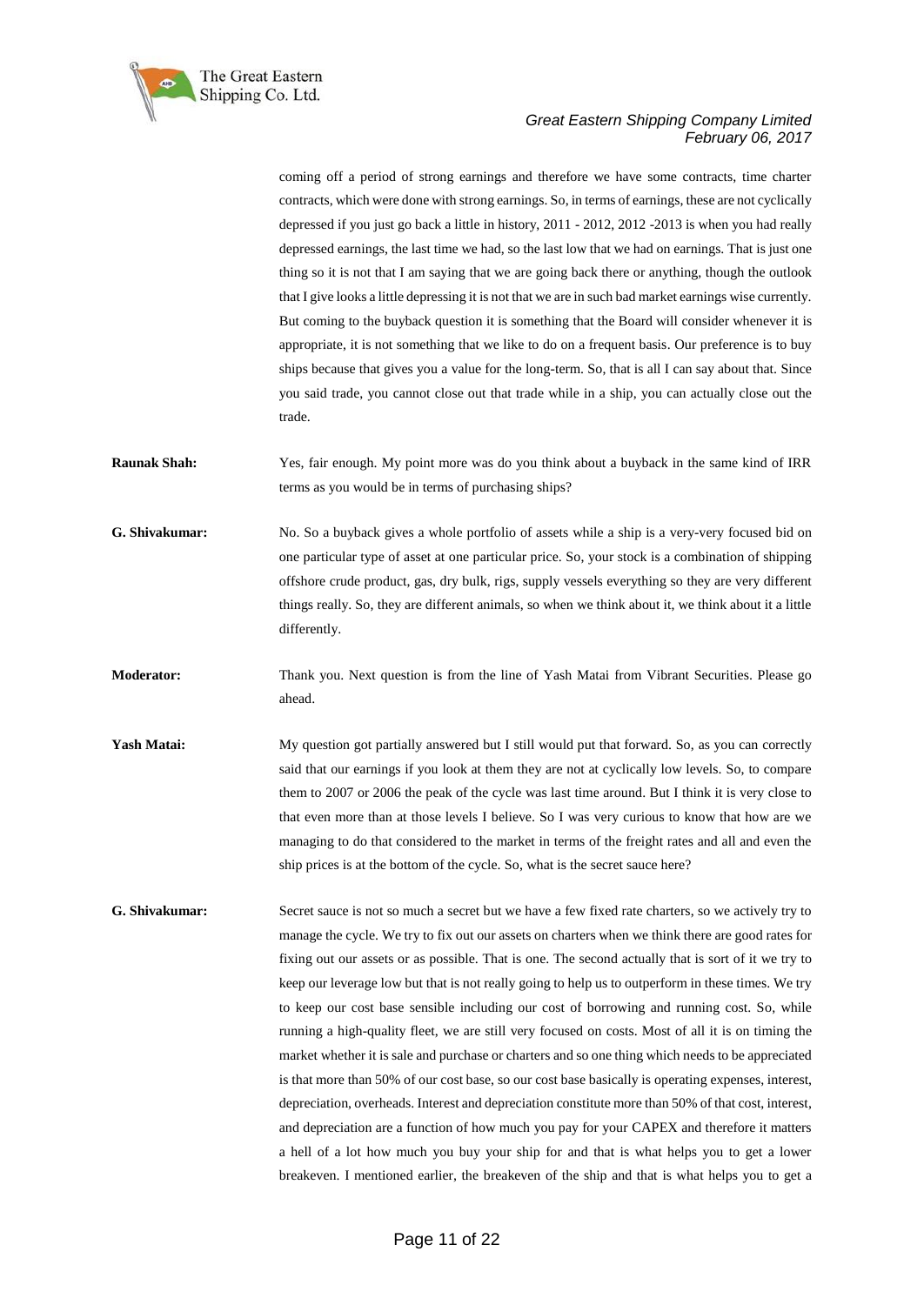

lower breakeven, you cannot make much difference in your operating costs really or in your overheads but you can have a very competitive ship if you buy it at the right time, right price and you select the right ship to buy also.

- Yash Matai: So is it correct to say that we have been much better at capital allocation or timing the market compared to our peers I mean that is what differentiates us from them?
- **G. Shivakumar:** We do not compare ourselves to our peers. We have not been as good as we wish we could be. We have made our share of mistakes, the one thing I can say is that we hope we have learned from them and we will not make the same mistakes again. We may make new mistakes but not the old mistakes.

**Moderator:** Thank you. Next question is from the line of Samir Kapadia from Fortune Interfinance. Please go ahead.

- **Samir Kapadia:** Two things in regards with one thing was like we are observing some consolidation which has happened at the industry level. So, if you can throw some light on that? And secondly, in regards with the government initiatives in regards with the Sagar Mala project whereby they intent to develop various ports and how could it impact our revenue or our business?
- **G. Shivakumar:** So I do not know about this consolidation. It is probably international, right you are talking about international players consolidating.
- **Samir Kapadia:** Right.
- **G. Shivakumar:** And that is probably more in the container business than in our tanker and dry bulk business, of course, people are still trying to do something. The business is so fragmented in the commodity shipping space that we do not expect there to be any significant benefit from a consolidation. We do not think that there is any great advantage of scale beyond say 30 ships and we operated at one time 49 ships, we have operated 28 ships also in the last five years. So, there is no great advantage in this consolidation. You get no pricing power really by consolidating. So, we do not see it as a huge development either way but anyway there is not much of it happening. Shipowners are very independent minded people and they do not like to consolidate and share and sell out to other ship owners. They may sell ships but to sell their entire company and merge into another shipping company is unlikely. Anyway, it would not have much of an impact on the market. And your second question was on Sagar Mala. Sagar Mala, yes, being an Indian shipping company we believe it will have a good impact when it comes through we would like to see more cargo carried around the coast of India. China, for instance has some 600 million tonnes or 700 million tonnes of cargo carried on the coast. India has got a big coastline as well and lot of opportunity for carriage of cargo but I think our coastal cargo is probably 100 million tonnes. So, there is a lot of scope for it if it can be developed, we will be very happy and anyway we participate in a big way in trades on the coast of India whether it is tankers or dry bulk and we welcome any developments with regard to the development of ports and coastal shipping.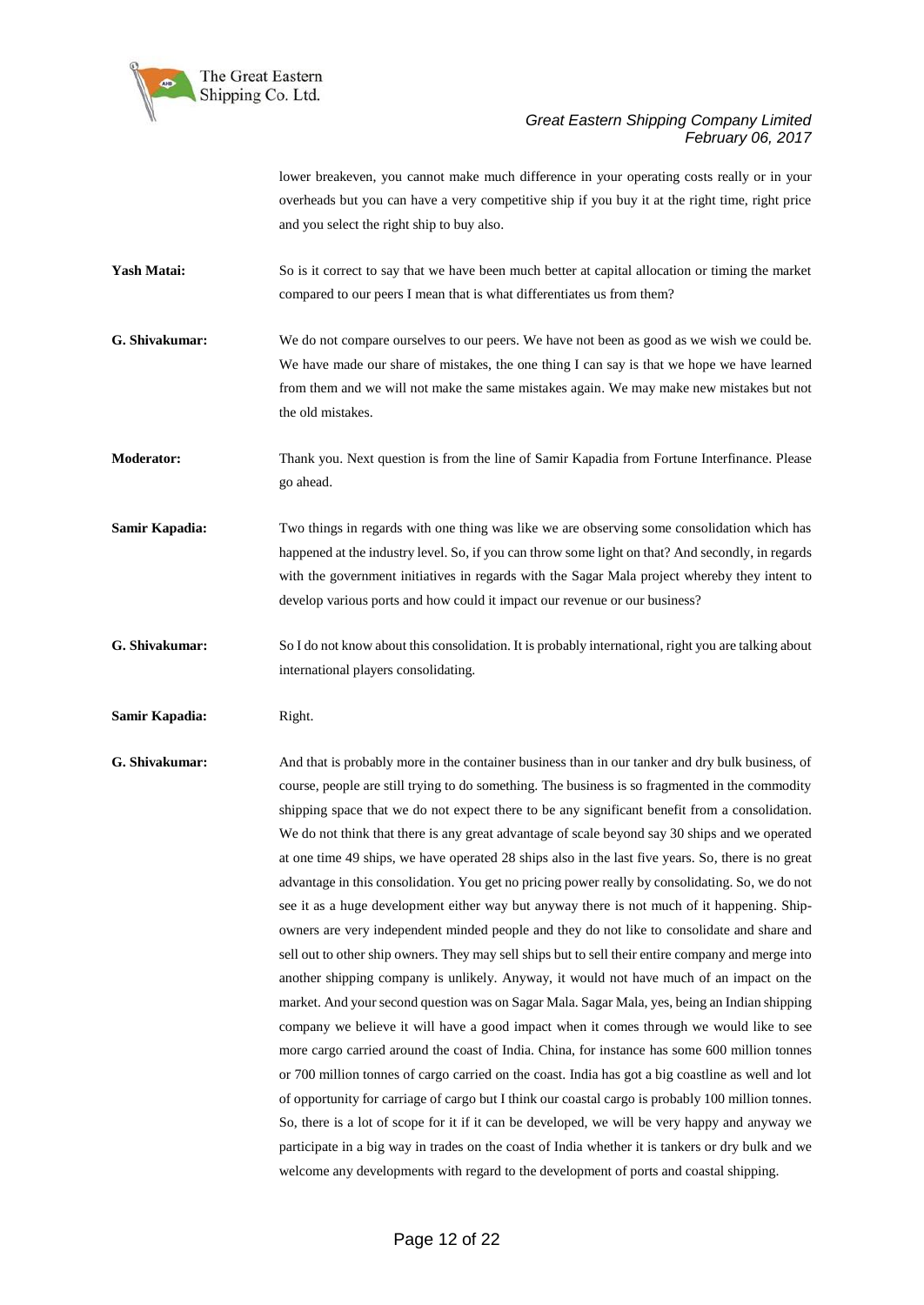

| Samir Kapadia:    | Just wanted to understand, see like the thing is like government is really pushing it very well and<br>like we see a significant improvement on that side or like what?                                                                                                                                                                                                                                                                                                                       |
|-------------------|-----------------------------------------------------------------------------------------------------------------------------------------------------------------------------------------------------------------------------------------------------------------------------------------------------------------------------------------------------------------------------------------------------------------------------------------------------------------------------------------------|
| G. Shivakumar:    | I think we will have to give it some time because it takes time to develop these ports. So these<br>are slightly long lead time projects.                                                                                                                                                                                                                                                                                                                                                     |
| <b>Moderator:</b> | Thank you. Next question is from the line of Rajendra Mishra from IDFC Mutual Fund. Please<br>go ahead.                                                                                                                                                                                                                                                                                                                                                                                       |
| Rajendra Mishra:  | So just wanted to check, can you throw some light on how is the capital deployed over last four<br>quarters, five quarters in terms of fleet or in terms of amount how much has been deployed, just<br>to understand over the last four quarters, five quarters since let us say Q1 of last year?                                                                                                                                                                                             |
| G. Shivakumar:    | No, no. So do you want to know what CAPEX we have done?                                                                                                                                                                                                                                                                                                                                                                                                                                       |
| Rajendra Mishra:  | In terms of both fleet and amount?                                                                                                                                                                                                                                                                                                                                                                                                                                                            |
| G. Shivakumar:    | Incremental CAPEX that we have done, good question. Yes, it is all in shipping. So, we bought<br>different types of ships including dry bulk, gas, product tankers, and finally five crude tankers<br>that is with regard to the commitments but we have also taken delivery of ships that we had<br>contracted earlier. So in this year, I think we would have paid out about \$300 million towards<br>CAPEX or we will, including the last two ships that we will take delivery next month. |
| Rajendra Mishra:  | In FY 2017?                                                                                                                                                                                                                                                                                                                                                                                                                                                                                   |
| G. Shivakumar:    | In FY 2017, that is correct.                                                                                                                                                                                                                                                                                                                                                                                                                                                                  |
| Rajendra Mishra:  | Okay. And just to understand the context that you are saying no because you time a lot in terms<br>of purchase of assets, so when you enter into a contract to buy the fleet, the timing is at the time<br>of purchase, right?                                                                                                                                                                                                                                                                |
| G. Shivakumar:    | That is correct. I am talking about the time of the purchase, entering into the purchase<br>transaction.                                                                                                                                                                                                                                                                                                                                                                                      |
| Rajendra Mishra:  | So your outlook about the cyclical lower asset prices would be at a time of purchase?                                                                                                                                                                                                                                                                                                                                                                                                         |
| G. Shivakumar:    | That is correct and we do vice versa at the time of sale as well.                                                                                                                                                                                                                                                                                                                                                                                                                             |
| Rajendra Mishra:  | So just a related question. Is it also to do with your call or let us say the underlying commodity<br>or it is just a call on the asset supply demand?                                                                                                                                                                                                                                                                                                                                        |
| G. Shivakumar:    | So it is a little bit on the commodity and how we think that the trade will develop over a period<br>of time. For instance, if the ship is one commodity ship and there are very few ships of that type.<br>But let us say a crude tanker and I am just giving you an example just for illustration. Should we                                                                                                                                                                                |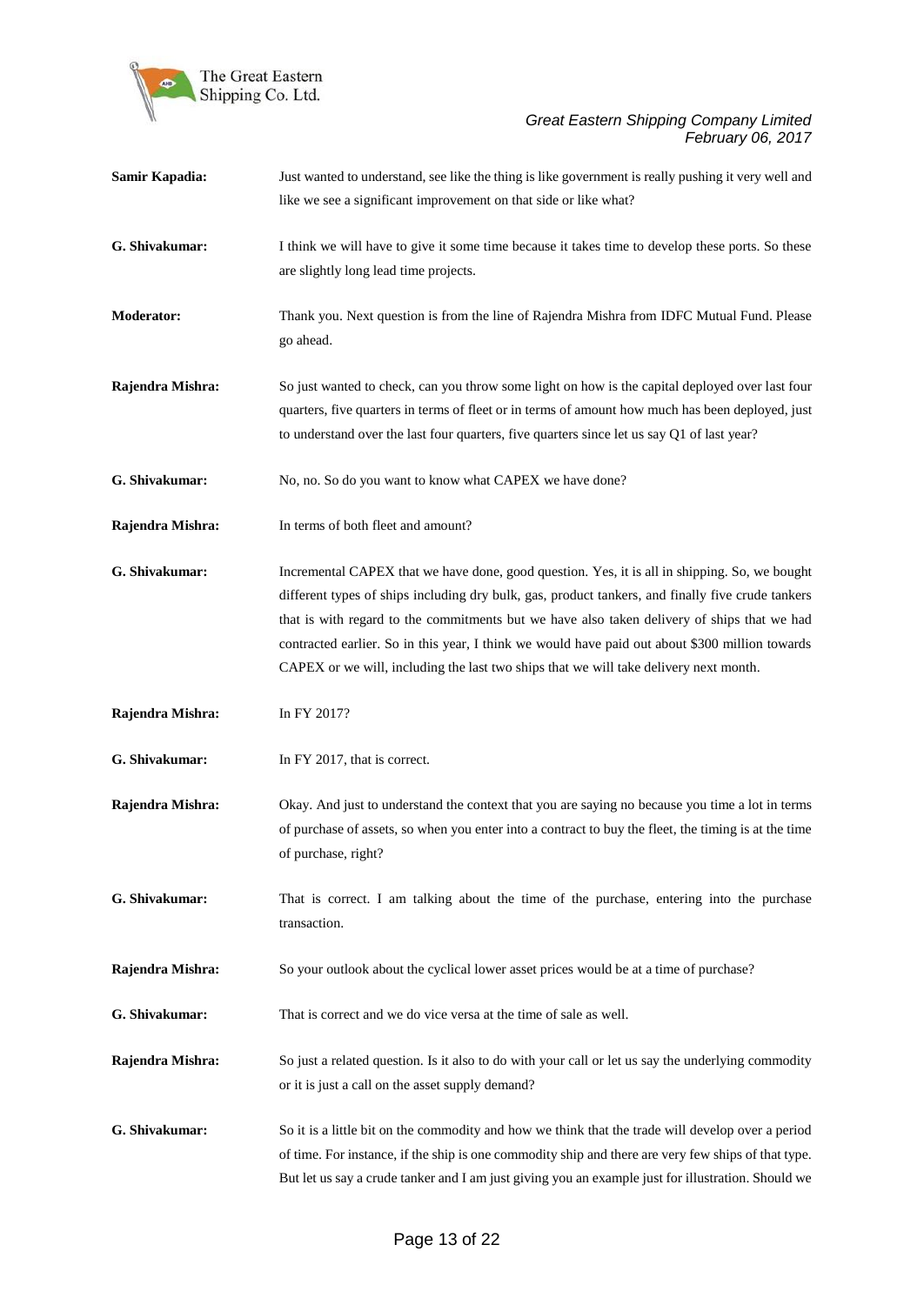

think the crude trade is just going to go down and not come up at all then we would certainly take a view on that. So we start off with saying that it is not going to be in secular decline. So, that is one broad view we take and apart from that then we look at how cheap it is in historical terms, what kind of supply there is coming into the market, etc.

- **Rajendra Mishra:** Okay. And this \$300 million can you break up in terms of different types of fleet in the products that you told me?
- **G. Shivakumar:** Yes, we would have about 40% in dry bulk, 40-45% in crude tankers and the remaining in product tankers and gas, so I think, about \$320 million.
- **Rajendra Mishra:** Okay. Typically, in terms of your price to NAV of the asset, normally what is the range at which you would technically start looking at?
- **G. Shivakumar:** Look at what?
- **Rajendra Mishra:** So let us say the...
- **G. Shivakumar:** You mean buyback?
- **Rajendra Mishra:** No, the price of the asset so what triggers as you said...
- **G. Shivakumar:** So we look at historically what the price is, we will look at it in comparison with what are the expected earnings. So, we also model for different scenarios with regard to earnings, so we do a fairly detailed research on all the commodities and all the types of ships and the trade development for each type of ship. So, we do a little bit of modeling with regard to that and we also look at where we think earnings will be and we also look at where we think the price could go to over a period of time. So we model all these things and then we decide on the purchase or otherwise. So, in some cases we could also look at say, if we are able to lock in some of the earnings which de-risk it if we are able to get a good contract but those are very few and far between. So we look at all these factors, so we have sort of a view on most commodities, the trade at most points in time.
- **Rajendra Mishra:** Understood. So the fleet size you shared was around 30?
- **G. Shivakumar:** No, we will have by March based on the current committed CAPEX 44 ships.
- **Rajendra Mishra:** 44 ships?
- **G. Shivakumar:** That is correct. So, we would have taken delivery of some 10 ships this year, I think.
- **Rajendra Mishra:** Okay and would you be okay to share your view on crude?
- **G. Shivakumar:** Crude prices?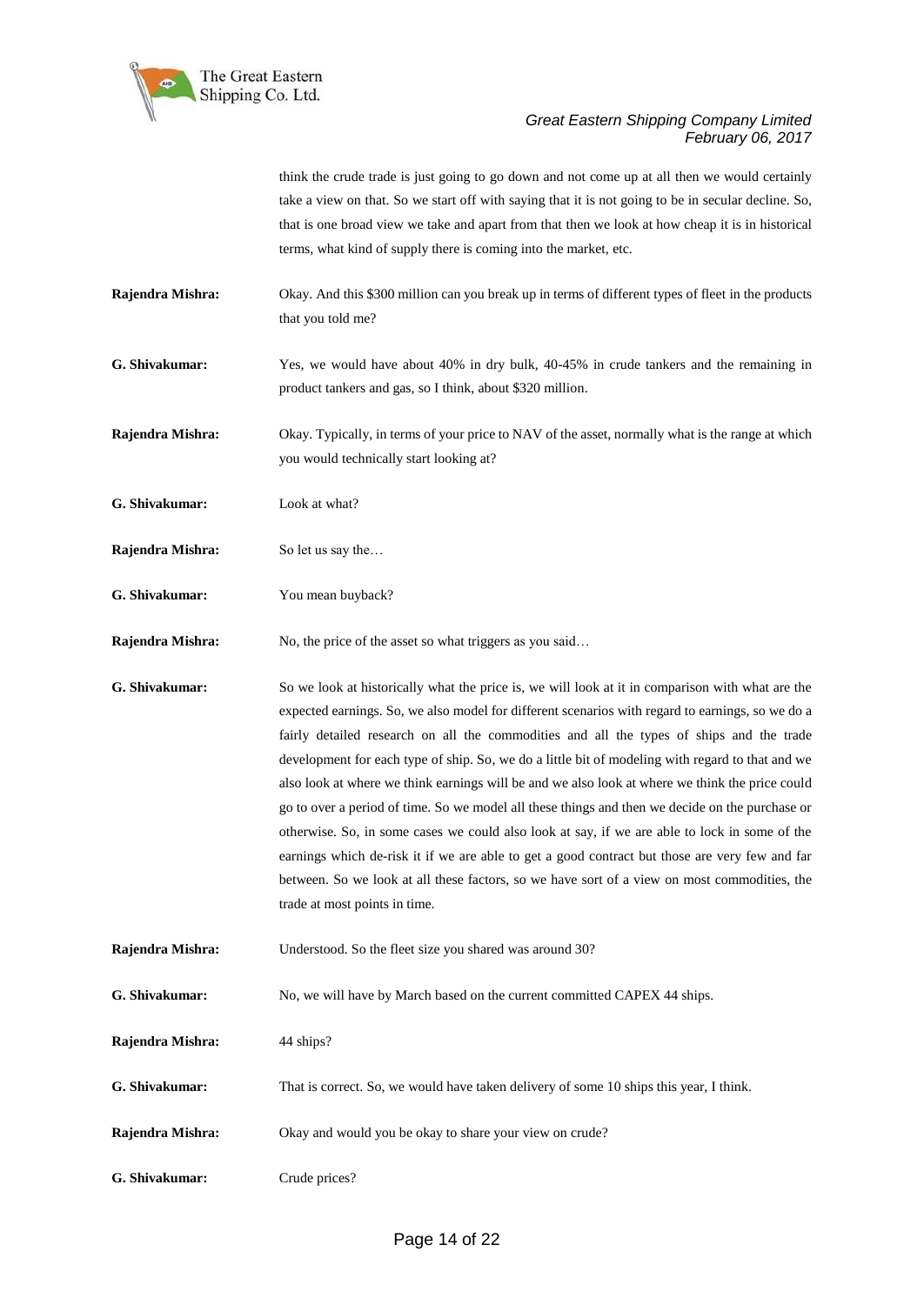

| Rajendra Mishra:    | Yes.                                                                                                                                                                                                                                                                                                                                                                                                                                 |
|---------------------|--------------------------------------------------------------------------------------------------------------------------------------------------------------------------------------------------------------------------------------------------------------------------------------------------------------------------------------------------------------------------------------------------------------------------------------|
| G. Shivakumar:      | The prices of crude oil?                                                                                                                                                                                                                                                                                                                                                                                                             |
| Rajendra Mishra:    | Yes.                                                                                                                                                                                                                                                                                                                                                                                                                                 |
| G. Shivakumar:      | We think that it will be in a range, so we think the sealing is probably \$65 unless there is some<br>geopolitical event then all bets are off we do not think we will be seeing the lows of last year.<br>So we do not think it will go below for instance \$45. In fact, we think that there is a fairly strong<br>base in the high 40s. So if we have to put a number for an average of this year we would think<br>\$55 to \$60. |
| <b>Moderator:</b>   | Thank you. Next question is from the line of Raunak Shah from SJC Advisors. Please go ahead.                                                                                                                                                                                                                                                                                                                                         |
| <b>Raunak Shah:</b> | Just wanted to understand what will be the maintenance CAPEX you typically incur assuming<br>that all the vessels have work?                                                                                                                                                                                                                                                                                                         |
| G. Shivakumar:      | When you say maintenance CAPEX is that operating cost?                                                                                                                                                                                                                                                                                                                                                                               |
| <b>Raunak Shah:</b> | No, operating cost would be one component but then is there ongoing CAPEX involved every<br>year with the fleet?                                                                                                                                                                                                                                                                                                                     |
| G. Shivakumar:      | No, so there is maintenance which happens all the time which is part of what we call operating<br>expenses.                                                                                                                                                                                                                                                                                                                          |
| <b>Raunak Shah:</b> | So that is all expense in the P&L there is no capital                                                                                                                                                                                                                                                                                                                                                                                |
| G. Shivakumar:      | That is correct. So, for a modern asset you have to do a dry dock once in five years and that gets<br>amortized over the period to the next dry dock. So, typically over a five-year period, it gets<br>amortized but this varies, so we do not have a number for it. It varies depending on the vessel<br>size, the condition of the vessel and the age.                                                                            |
| <b>Raunak Shah:</b> | Okay, got it. And from what I understand from reading all the reports around the new vessels<br>you are buying all of these are secondary purchases, right?                                                                                                                                                                                                                                                                          |
| G. Shivakumar:      | That is right, second hand purchases.                                                                                                                                                                                                                                                                                                                                                                                                |
| <b>Raunak Shah:</b> | Is that something you have always done in terms of usually ordering second hand rather than<br>going primary through the yards? Is that a conscious decision going forward as well?                                                                                                                                                                                                                                                  |
| G. Shivakumar:      | Okay. Good question and thanks for asking it because it is a point that I want to make. So, when<br>we look at making investments, so we have the option of going to a yard as you mentioned to<br>buy a new ship. We always make a comparison of the relative value between a new building<br>ship and say an existing ship. Currently, the pricing of modern existing ships say a five-six year                                    |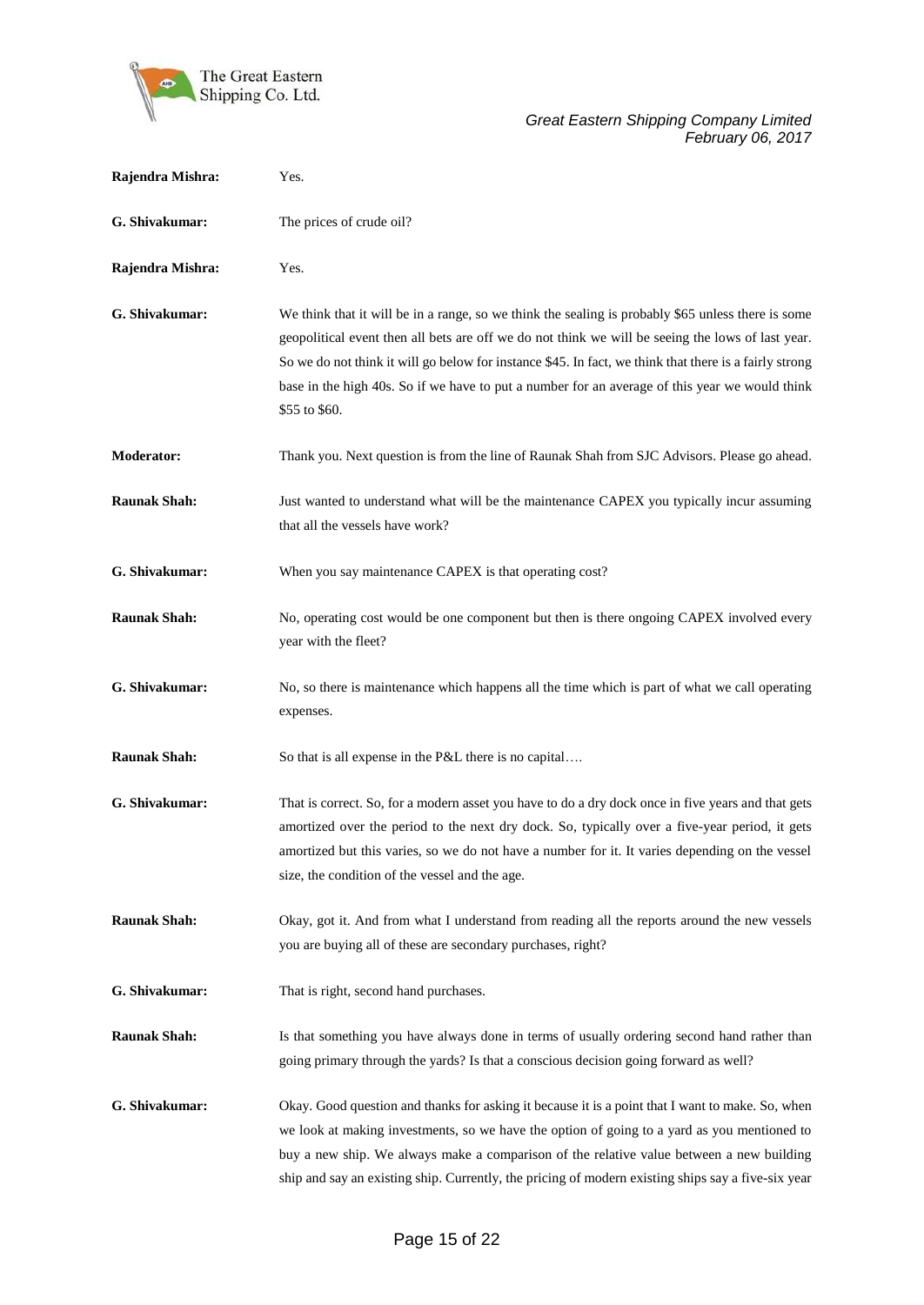

old ship in relation to the price of a new building, so a new contract with the yard is at a low point which means that you are getting a relative discount for buying an existing second hand ship vis-à-vis ordering a new ship. Therefore, it is more attractive to buy a second-hand ship. This is also one of the factors which has led to ordering of new ships coming down by 80% to 85% from the previous year because most people can see this they can see that relatively it makes more sense to buy an existing ship at the current levels than to go to a yard and order at a much more expensive level. **Raunak Shah:** And this you are saying is true across the various product vessels you look at? **G. Shivakumar:** That is correct. So the extent of the so-called discount varies but it is true across the board for all the asset classes currently so we add that very actively because these are the options that we consider. **Raunak Shah:** Right. And I am sure I mean you guys have seen multiple cycles, obviously, so now that we have seen a 80% reduction in new ships being ordered at what stage of the yards order book, so I do not know whether it is two years, three years, four years, after a drop below a certain number of years do you start seeing discounts coming through on the new ship side, has that started happening yet? **G. Shivakumar:** Yes, historically we have seen when the order book drops below 12 months to 18 months, let us say when they have visibility only for the next 12 months to 18 months they start discounting, so there is a worry, of course so they will start discounting because they start getting worried about the visibility and the employment. However, this time it is a little different because most of the yards are in deep financial trouble and so they are not able to discount to the extent that they would, because they are not being permitted to take orders at discounted levels. Therefore, the yard prices are not coming to the market clearing levels and therefore, because they are sort of being controlled by the banks and their lenders do not want them to take orders below a certain level. **Raunak Shah:** This is primarily the Korean and Japanese yards? **G. Shivakumar:** It is a Korean yard, that I am talking about. So, therefore we have not reached the market clearing price for those contracts, and therefore people are not ordering. So we do not know how this will turn out, of course, prices have come down, they have probably come down 20% in the last one year but on the flip side, you have got modern secondhand vessels which have come down by 35% in the last one year. So, obviously, those are looking relatively more attractive. **Raunak Shah:** So assuming that the discount starts widening at the yards, if the government so allows the yards to do that in terms of them getting more business and the second hand prices also start stabilizing, the reduction in the yard pricing would that affect your second hand NAVs as well?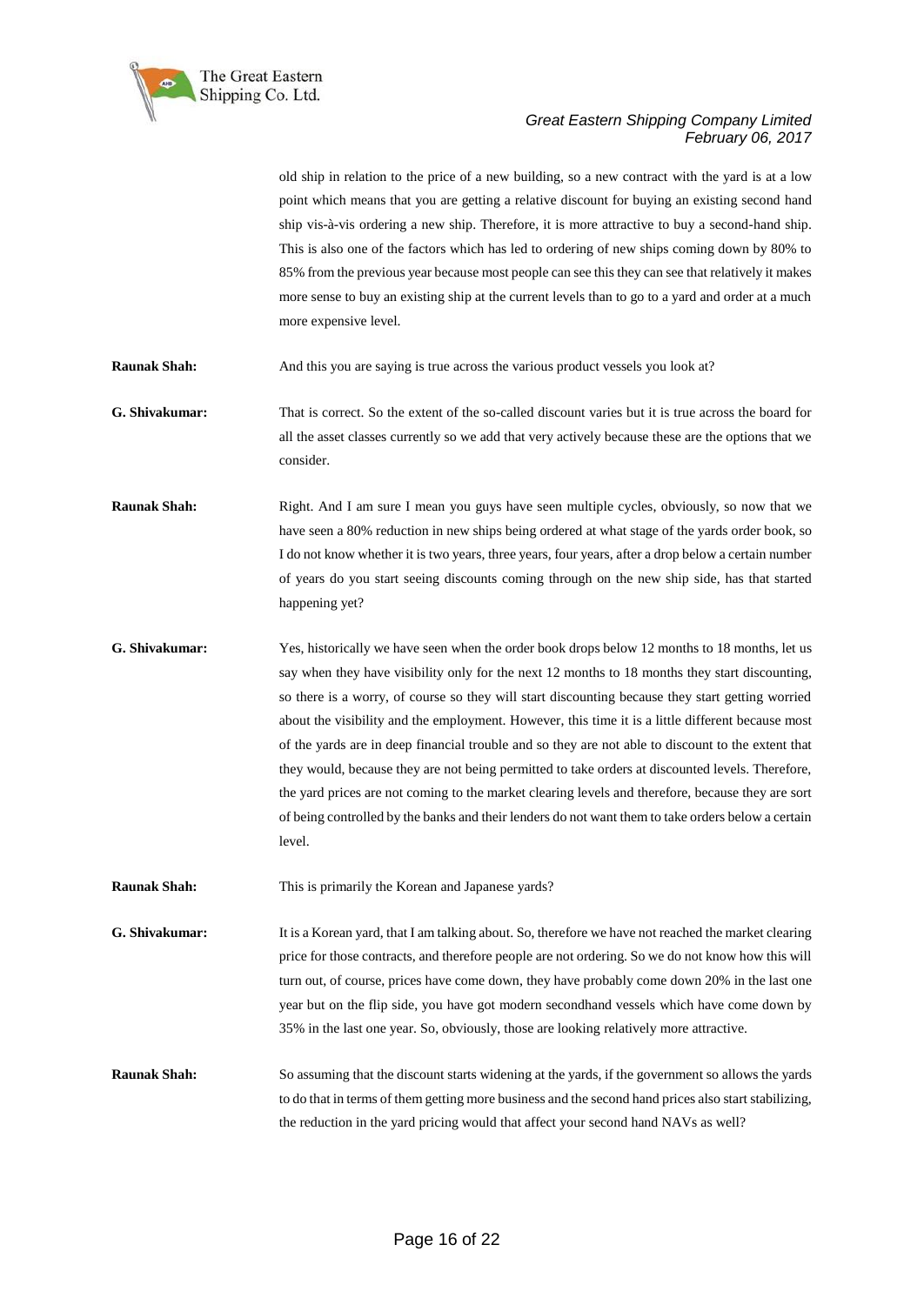

- **G. Shivakumar:** It will, yes. So, normally that puts pressure, so it could put pressure on people who are selling in the sense that it could put pressure on them to drop prices further if they want to clear their ships out because they are not competing with yards who are dropping their prices. So, we do not know how it will turn out. So, first you need the yard to drop the price and then you need to see how it affects the guy who has got a five-year-old ship that he wants to sell.
- **Raunak Shah:** Okay. But yard capacity itself has not come down yet?
- **G. Shivakumar:** Yard capacity has come down. So, a few yards have shut down, in China a lot of yards have shutdown, in Korea a couple of big yards have shut down, stopped operations, gone bankrupt and so capacity is getting crunched. So, this is one of the things that gives us some hope in the longer-term, that all the excess supply capacity, which got built-up over the good years in the 2000s is now getting removed which sort of lays the foundation for the next recovery.
- **Raunak Shah:** Correct. So, that was the next question, I was ultimately coming to. I know, obviously, impossible to kind of give timelines around any of this, right some of it is political as well in terms of how long the yards are allowed to continue but given where we are in this recovery if we can call it that and looking at where yard supply is going and the crunch you are talking about how much longer do you think it is before the yards start coming back or the new ship supplies start coming back into equilibrium?
- **G. Shivakumar:** Again, that is really tough to tell. So, we cannot call the timing of that because again this is not normal market behavior, right, you would normally move your price to be closer to market clearing, if you want to sell your product, but that has not happened. So, it is really tough to call this because it is not normal commercial objectives driving this. So, we cannot call a time on that, but one thing we do believe is that these capacities are going to get constrained for the future.
- **Moderator:** Thank you. Next question is from the line of Suman Bhatt, who is an Individual Investor. Please go ahead.
- **Suman Bhatt:** You mentioned a few minutes ago that you do not compare yourself to peers but you do compare yourself to what your internal benchmarks are and you have, obviously, made mistakes and learned from them. I am wondering, would you be able to share some examples of mistakes that you have made in the recent past and what you all have got out of it in terms of your outlook for the future?
- **G. Shivakumar:** Okay, 10 years ago, we made a lot of mistakes in the boom time and we still live with those in terms of the ships that we bought, which were really expensive.
- **Suman Bhatt:** Which segments were those?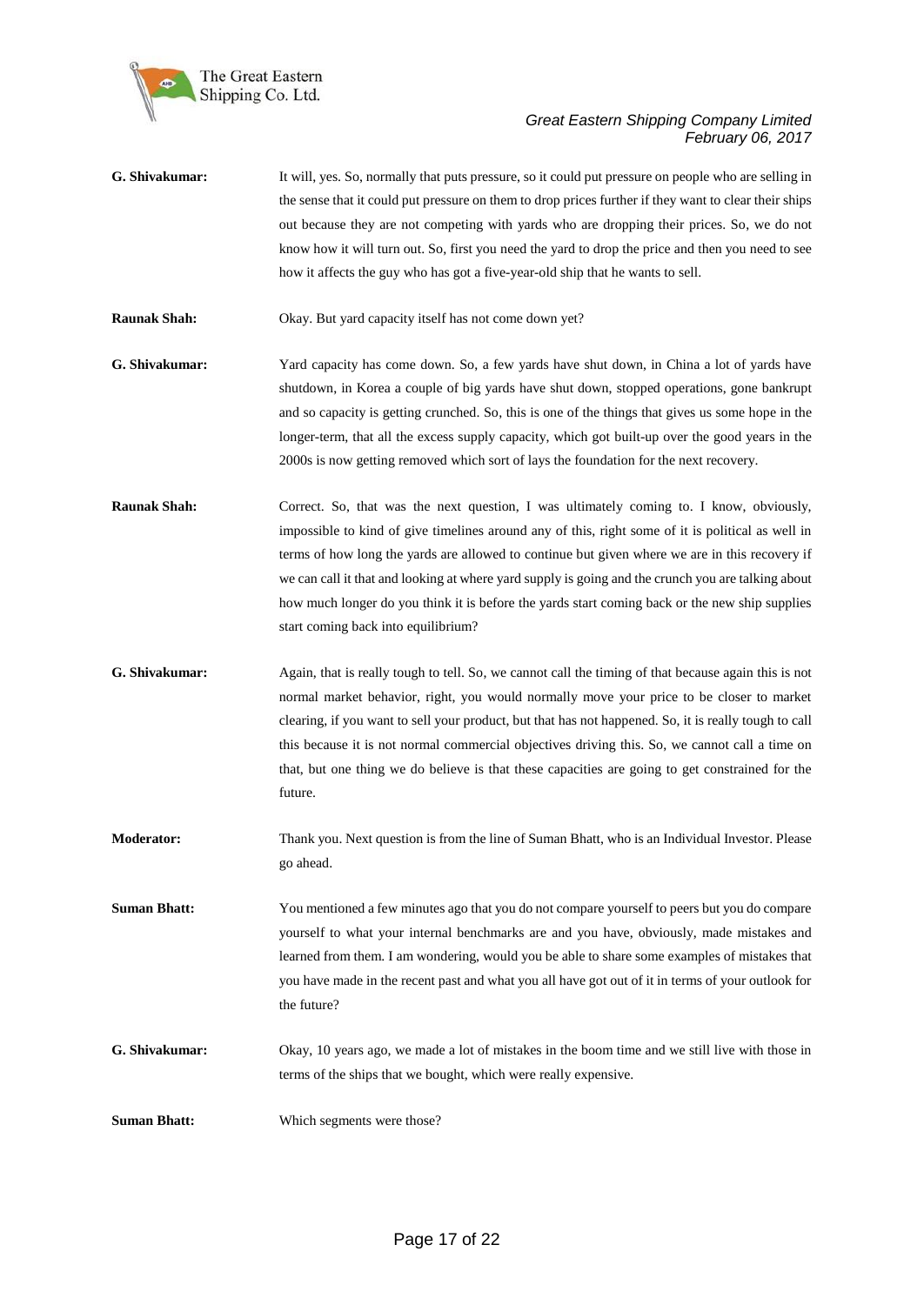

| G. Shivakumar:      | All the segments were booming, anything you bought in those days was a bad decision because<br>you are trading probably at 50% of those and you are at 50% of those prices within two years<br>after that, because the market has collapsed. But in the recent past, we did a few dry bulk new<br>buildings in 2013, which we probably should not have, we got out of a couple of them, we sold,<br>we converted some orders, but those were orders that we should not have, we were probably a<br>little hasty and early in making those investments and those are probably investments that we<br>should not have done. So we have taken delivery of those ships, we will go through with them,<br>we have reduced our exposure, we have reduced our costs on some of those but the fact remains<br>that those were mistakes that we made which we sort of salvaged a little bit by taking actions<br>later. So, those things happen, so I think one product tanker that we bought a year and a half ago<br>was probably also at an expensive point in the cycle but those are little things that you do. |
|---------------------|-------------------------------------------------------------------------------------------------------------------------------------------------------------------------------------------------------------------------------------------------------------------------------------------------------------------------------------------------------------------------------------------------------------------------------------------------------------------------------------------------------------------------------------------------------------------------------------------------------------------------------------------------------------------------------------------------------------------------------------------------------------------------------------------------------------------------------------------------------------------------------------------------------------------------------------------------------------------------------------------------------------------------------------------------------------------------------------------------------------|
| <b>Suman Bhatt:</b> | Okay. Yes, thanks for being upfront and honest about mistakes I think, that is not so easy to do.<br>What about roughly the same time that you all had those new build dry bulk orders, the second-<br>hand market was close to its bottom                                                                                                                                                                                                                                                                                                                                                                                                                                                                                                                                                                                                                                                                                                                                                                                                                                                                  |
| G. Shivakumar:      | No, actually not. So we would probably have done worse, if we had bought a second-hand ship<br>at that time.                                                                                                                                                                                                                                                                                                                                                                                                                                                                                                                                                                                                                                                                                                                                                                                                                                                                                                                                                                                                |
| <b>Suman Bhatt:</b> | So probably a year or so later?                                                                                                                                                                                                                                                                                                                                                                                                                                                                                                                                                                                                                                                                                                                                                                                                                                                                                                                                                                                                                                                                             |
| G. Shivakumar:      | So the problem was not the type of ship that we bought, it was just the timing of the purchase.<br>Any dry bulk asset we bought in end of 2013, so the last order we did was in end of 2013<br>November, December and at that time, anything that we bought would have done badly.                                                                                                                                                                                                                                                                                                                                                                                                                                                                                                                                                                                                                                                                                                                                                                                                                          |
| <b>Suman Bhatt:</b> | Right. So you would have been a lot better waiting for a year or two to do that?                                                                                                                                                                                                                                                                                                                                                                                                                                                                                                                                                                                                                                                                                                                                                                                                                                                                                                                                                                                                                            |
| G. Shivakumar:      | That is correct. Two years, so ideally, we would have been buying in a big way last year at this<br>time.                                                                                                                                                                                                                                                                                                                                                                                                                                                                                                                                                                                                                                                                                                                                                                                                                                                                                                                                                                                                   |
| <b>Suman Bhatt:</b> | How does that change your decisions making process for the future?                                                                                                                                                                                                                                                                                                                                                                                                                                                                                                                                                                                                                                                                                                                                                                                                                                                                                                                                                                                                                                          |
| G. Shivakumar:      | It does in the sense that we look very carefully at what the market outlook is looking like, the<br>order book had built-up very substantially in 2013 and I think we were probably or the market<br>was too optimistic about the trade growth going forward and therefore, ordering and that year<br>we saw 100 million deadweight ordered and just to give you a frame of reference last year we<br>probably saw some 10 million to 15 million deadweight order. That was a crazy year for ordering<br>and I think everybody just piled in at the same time there was a lot of capital available and we<br>probably should have that one out.                                                                                                                                                                                                                                                                                                                                                                                                                                                             |
| <b>Suman Bhatt:</b> | Right. I mean that is interesting that you say that I think, the social proof of everyone doing<br>something sort of pressurizes people to follow the crowd. I mean, do you have any mechanism<br>to prevent that in the future?                                                                                                                                                                                                                                                                                                                                                                                                                                                                                                                                                                                                                                                                                                                                                                                                                                                                            |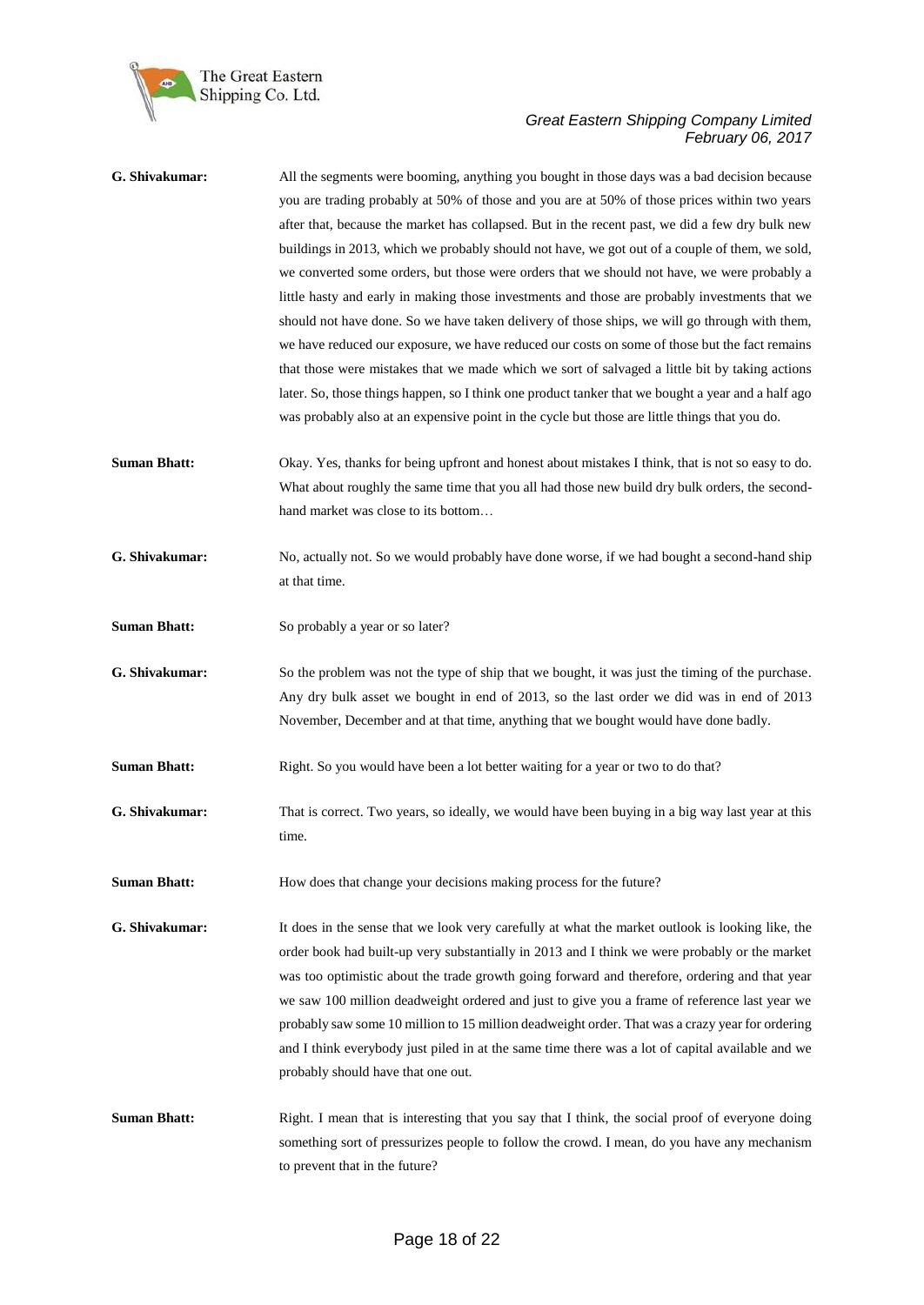

| G. Shivakumar:          | Yes, sort of. So we have very active discussions on every single investment proposal that we go<br>through. So, Yes, so that is the only way you can do it, which is to look at it from all angles. So<br>that is the only way to do it really.                                                                                                                                                                                                                                    |
|-------------------------|------------------------------------------------------------------------------------------------------------------------------------------------------------------------------------------------------------------------------------------------------------------------------------------------------------------------------------------------------------------------------------------------------------------------------------------------------------------------------------|
| <b>Suman Bhatt:</b>     | And who would be, I mean, in terms of roles in the organization who would be involved in those<br>discussions?                                                                                                                                                                                                                                                                                                                                                                     |
| G. Shivakumar:          | So this is everybody starting from the MD to the Business Head to myself as CFO to the research<br>person to the sale and purchase head to the chartering person. So we have a large group of people<br>who get into the discussions of course, it goes to the board where we have a further round of<br>discussions because we have got directors with a lot of varying perspectives, so the<br>recommendation goes to the board and then the board debates and decides on these. |
| <b>Suman Bhatt:</b>     | Is that on every asset purchase?                                                                                                                                                                                                                                                                                                                                                                                                                                                   |
| G. Shivakumar:          | That is correct. So Yes, so everything gets discussed at the Board and then it gets approved, of<br>course, we have a Committee of the Board, which finally decides but all the directors weigh in<br>on every single investment proposals that we have.                                                                                                                                                                                                                           |
| <b>Suman Bhatt:</b>     | I would imagine that at least in the shipping side of things decisions sometimes have to be taken<br>quickly right?                                                                                                                                                                                                                                                                                                                                                                |
| G. Shivakumar:          | Yes, quickly, but we manage to do these discussions you get at least two days to do these<br>discussions.                                                                                                                                                                                                                                                                                                                                                                          |
| <b>Suman Bhatt:</b>     | Okay. And you are able to get the board's opinion in that time?                                                                                                                                                                                                                                                                                                                                                                                                                    |
| G. Shivakumar:          | That is enough time to get their opinions and their views and get a discussion going.                                                                                                                                                                                                                                                                                                                                                                                              |
| <b>Moderator:</b>       | Thank you. Next question is from the line of Manish Bhandari from Vallum Capital. Please go<br>ahead.                                                                                                                                                                                                                                                                                                                                                                              |
| <b>Manish Bhandari:</b> | Sir, my question is regarding the news item which was about the India to levy a Service Tax<br>from the freight for the import of delivered basis. So, what difference would it make to your<br>earnings and your competitive advantages?                                                                                                                                                                                                                                          |
| G. Shivakumar:          | Okay. I am not very familiar with this and what is the latest development on this, so I would not<br>hazard a guess on it. So, you will have to excuse me on this one.                                                                                                                                                                                                                                                                                                             |
| <b>Manish Bhandari:</b> | So this was regarding to January 19, there was the Service Tax which was laid on.                                                                                                                                                                                                                                                                                                                                                                                                  |
| G. Shivakumar:          | Yes, that is right. I am not very up-to-date on this one, so I am not going to hazard a guess, I do<br>not know what the situation is, what types of commodities but we will come back on this.                                                                                                                                                                                                                                                                                    |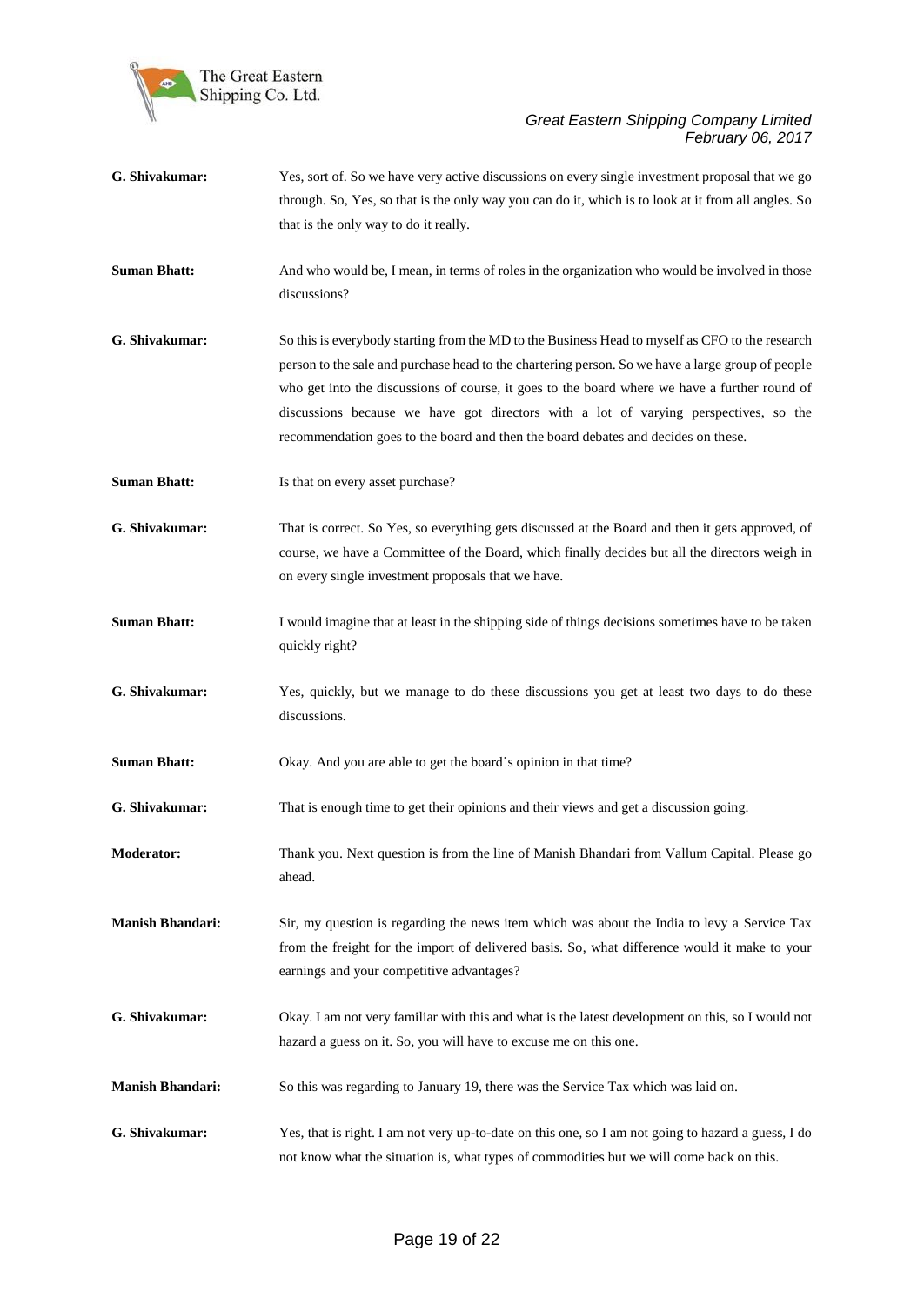

- **Manish Bhandari:** Sure. Sir, my second question is, since you mentioned that you have moved back on the buying spree and you see a long-term movement on the charter rates and the value for your ships. So what are the two or three key areas, which you would look at in terms of which would give you an indication the recovery is happening in the shipping business?
- **G. Shivakumar:** Demand and supply are the two key things that we look at. The one thing that you can see is supply of ships because the order book is there and it exists. The other demand for ships, you cannot really forecast very well because it depends on local regulations, national consideration, etc., but more than anything else, it is on the price of the ship and the quality of the ship and whether that is a ship that we would like to own in the long term and at a certain price. So, that is really what we look at we are making a call on a very specific asset when we make a purchase.
- **Manish Bhandari:** So you mean to say a price of ship would give in some kind of indication regarding the demand in the business?
- **G. Shivakumar:** No, it does not give an indication of the demand. The price of the ship is a factor in our decision to buy, so the same ship at \$40 million we may not be tempted but at \$28 million we would look at it very seriously.
- **Manish Bhandari:** So you may land up in a situation like a BlackBerry or Nokia where a falling asset price would be too tempting but there may be some structural demand destruction which would have happened in that specific set of commodities, is that a possibility which would happen?
- **G. Shivakumar:** In theory, yes but we do not think anybody is going to replace the gasoline or diesel running the car with better operating systems currently. Therefore, we do not see it as a risk for now. So, we look at whether there is going to be demand, yes, we look at whether people are still going to be using hydrocarbons for transportation for petrochemicals, etc. So we look at that and once we are fairly confident that it will continue at least for the foreseeable future, then we look at buying the ships. So yes, we cannot if there is a black swan kind of thing, which is that suddenly somebody finds a substitute for hydrocarbons, we cannot do anything about it but if it means that just that demand will drop by 5% and the market will get crushed, yes, we will ensure that we have got the cheapest assets out there or the cheaper set of assets out there so that when capacity has to go down by 5% or 10% to match the drop in demand we will still be around when the market turns we will go through the market downturn and we will be standing when the market recovers unless it goes into terminal decline.
- **Manish Bhandari:** I appreciate that. And my last question is in your buying decision making is there any kind of yield you have in your mind that at the current charter rate you would have this kind of yield on this asset and that becomes a reference point for you to buy in that is what usually has proved right over a period of time.
- **G. Shivakumar:** Actually, it works better with lower yields and we looked at this for different assets that we have bought at different points of the cycle. The assets that we bought at a low point in the cycle,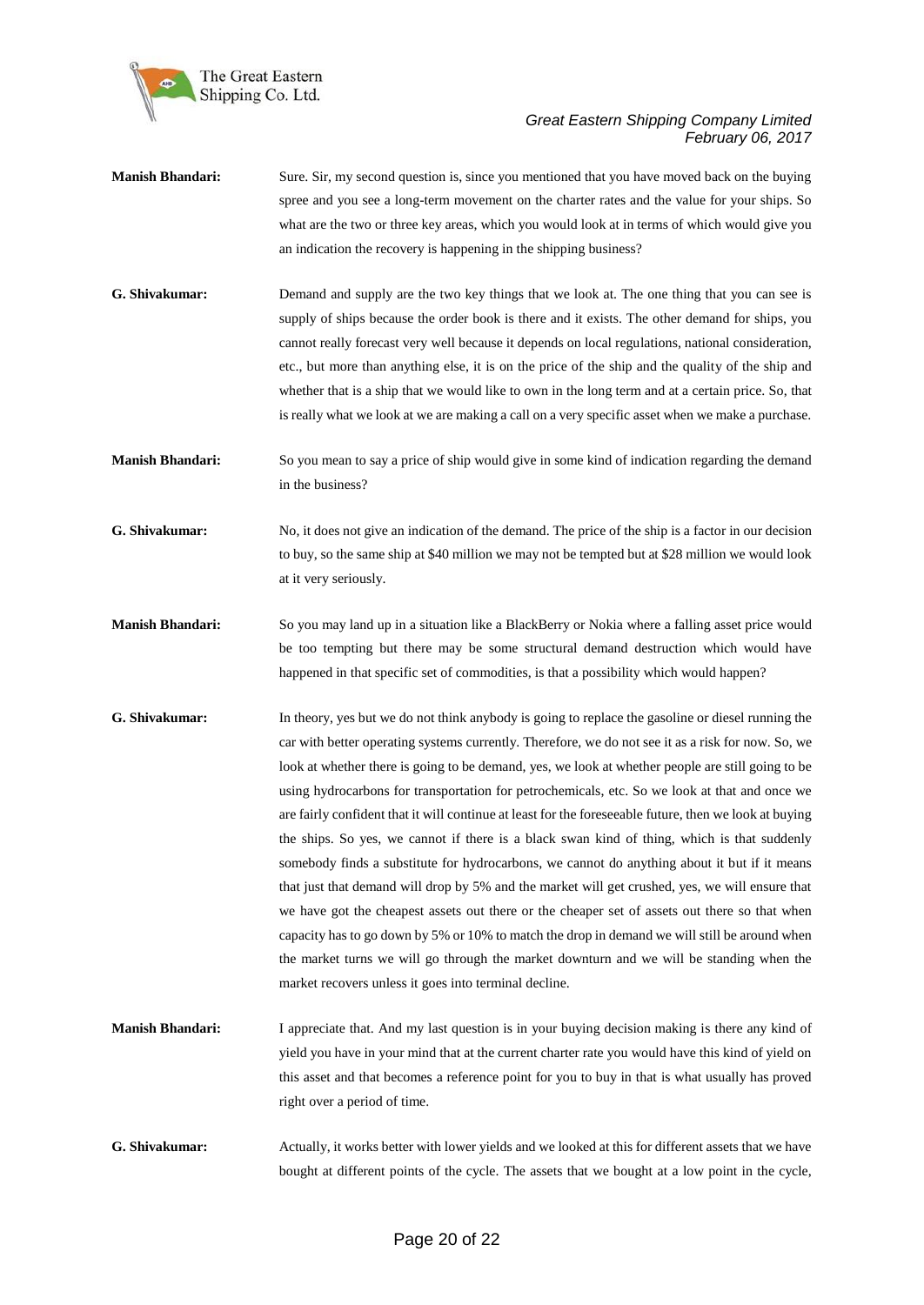

where the yields were close to zero so, we were on a time charter, so there were two assets that we bought one we bought in 2003 and one we bought in 2006. So, 2003 was before the market took off we bought that asset at a low point in the cycle and we fixed out on charter on a three year charter had an okayish rate for that time. In 2006, we bought another asset at 60% higher price and we fixed out on charter at a much higher price, at a much higher rate for three years at the end even though the first ship was saddled with a poor or a suboptimal charter it turned out as a better project than the other ship than the ship which was bought expensive and had a high current yield. Typically, we found that projects which start off with a poor current yield have been bought at the right time in the cycle. So, what happens in the market, first, port rates drop, then your time charter rates drop, and then your asset values drop. So, when you are buying a ship at a really bad point of the cycle, you are actually going to be losing money on your P&L. So, the best time to buy dry bulk was in March, April last year when ships were making a big negative current yield. The worst time was in 2008 when they were making a 40% current yield so, it is probably inversely related which is that the good assets are bought at a poor current yield we have fallen into this trap before, that is why I am able to tell you this with….

- **Manish Bhandari:** No, I appreciate that. And where you would be at this point of time with your current purchases?
- **G. Shivakumar:** It will be a low current yield if you would charter it out today and that is why we are not looking to do any major charters unless we get a decent price we are not looking to lock in at poor rates.
- **Manish Bhandari:** And you would be locking-in for, what three years?
- **G. Shivakumar:** You can lock-in one year, two years, three years, even five years but we would not like to lock in to lower rates for a long period of time.
- **Manish Bhandari:** Sure. So you would look at six months or a year max?
- **G. Shivakumar:** Yes or run them on the spot market. If we are not getting the prices that we feel we should get for these assets we would rather run them on the spot market. Take the volatility of the spot market but over a period of time, it will give us a better yield on the ships in terms of a day rate.
- **Moderator:** Thank you. Next question is from the line of Jayesh Gandhi, Harshad Gandhi Securities. Please go ahead.
- **Jayesh Gandhi:** Sir, now since we have Mr. Trump coming in power in U.S. and wanting to revert the trade partnership with big economies of the world. Do you see prolonged weakness in dry bulk rates or any way it affecting us?
- **G. Shivakumar:** Actually, as far as we can see it is basically about finished goods where the trade partnerships were there. We do not see it as having any major negative impact on our business. In fact, having more crude oil production from the U.S. could result in more crude oil trade, maybe more